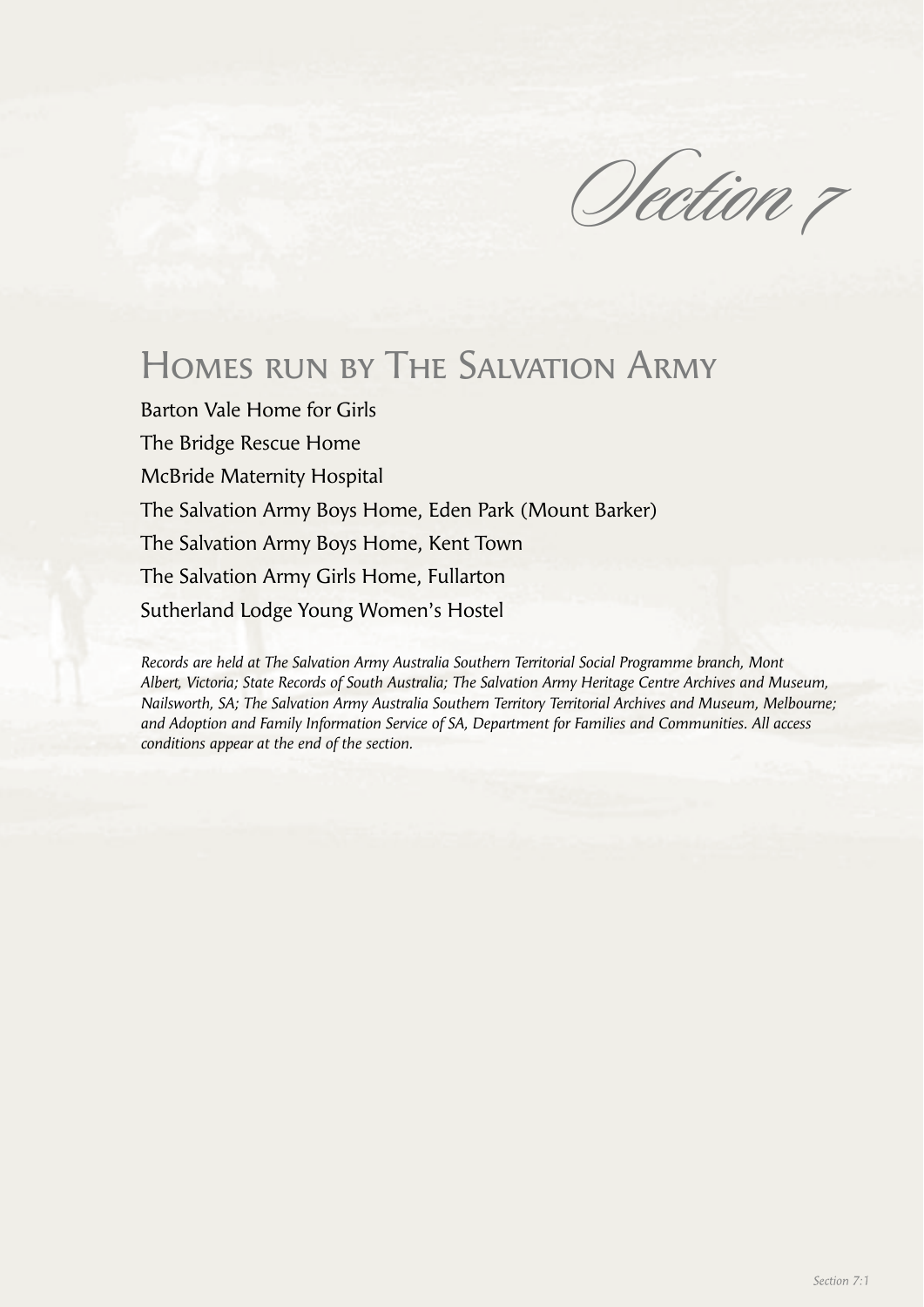Barton Vale Girls Home

**See also Redruth Girls Reformatory and Vaughan House**

*By quietly talking to them we got them out of their rough and boisterous habits. It was love that won them. They were greatly* 



*Barton Vale Home Courtesy The Salvation Army Territorial Archives Melbourne*

*surprised at the change in themselves. One or another would say to me: 'You haven't any idea what we are like. We are known to be the worst girls in South Australia.' In about two months' time all the eleven were interested in Salvation, and two professed it. We never had real trouble with any of them.* 

Commandant Agnes Spencer, Matron of Barton Vale, speaking in 1929 about the first group of girls to come to Barton Vale from *Redruth Reformatory, Burra in 1922. As quoted in 'The War Cry' 9 March 1929, p. 7*

## *GENERAL INFORMATION*

**Years of operation:** 1922-1947 **Also known as:** Barton Vale School Barton Vale Girls Reformatory Later known as Vaughan House

**Run by:** The Salvation Army, under the supervision of the State Children's Council and its successor the Children's Welfare and Public Relief Board

**Address: Harewood Avenue, Enfield** 20 Walker Court, Enfield

#### *HISTORY*

In 1922 the State Government closed the reformatory for girls at Redruth in Burra. The Government had already requested that The Salvation Army take over the running of the reformatory and it assisted the Army in its purchase of a 21 acre (8.5 hectares) estate known as Barton Vale. On the property stood the early Victorian, Gothic-style mansion originally built by pastoralist Edmund Bowman. At the death of the last member of that family the contents of the home were auctioned and the building sold to the Army for £2600.

In August of the same year, the small number of girls resident at Burra were transferred to the Enfield premises. Others soon joined them. The Salvation Army's work at Barton Vale was conducted under the control of the State Children's Council and its successor, the Children's Welfare and Public Relief Board. According to the Chief Secretary, Mr JG Bice, the new institution was to be 'a home for the girls, and not a prison'. The first matron of the new home was Adjutant Ryder and she was assisted initially by three other staff members.

The Salvation Army ran the Barton Vale home until 1947 when the Government resumed responsibility for the reformatory and renamed it Vaughan House. By the late 1980s Barton Vale House was almost derelict. The Enfield Historical Society successfully campaigned for its restoration. This was funded by the State Government which later used the building for offices. The House is now the headquarters of The Smith Family.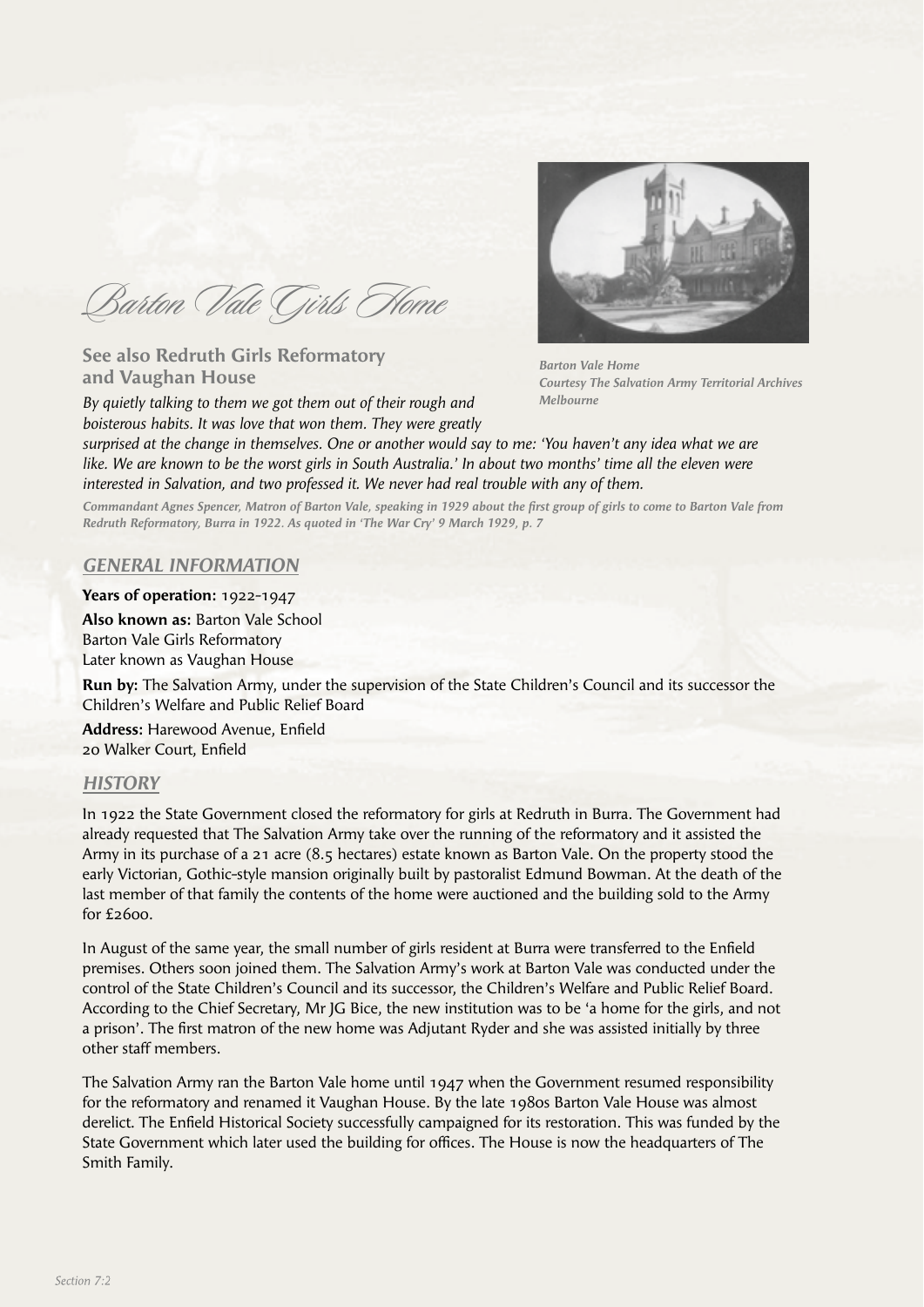*Drawn from Lt-Col John C Kirkham, 'Southern Soup-Soap-Salvation, a compendium of Salvation Army Social Services in the Australian Southern Territory' (The Salvation Army Australia Southern Territory Territorial Archives and Museum, 2003), p. 14-15; Hedley Steer, 'Social Salvation, Early development of the Social Wing of The Salvation Army, Adelaide' (The Salvation*  Army Adelaide), p. 59-61; H John Lewis, 'Enfield and the Northern villages' (Corporation of the City of Enfield 1985), p. 71and *historical information about Barton Vale House from www.bartonvale.com.au.*

# *THE RECORDS*

Note: The Salvation Army holds no primary source records relating to Barton Vale. However because the Reformatory was under the control of the Government, documents relating to girls at Barton Vale appear in various government records.

- State Records of SA
- The Salvation Army Australia Southern Territory Territorial Archives and Museum

# **ADMISSION RECORDS - State Records of South Australia**

## **Admission register**

- **Archive reference** GRG 29/161
- <sup>l</sup> **Title** *Register of New Committals 1931-1968*
- **Appearance** Very thick volume held together by metal rivets.
- **Contents** General admission information relating to homes under the control of the Government. Admissions to the Barton Vale Girls Reformatory appear as follows:

 (A) Admissions in the period 1/7/31 – 30/6/43 are recorded on one page titled *New committals to Barton Vale School, Enfield.* Information includes: (1) Number, (2) Name, (3) Age, (4) Date of Admission, (5) Religion, (6) Charge. Many girl's names are crossed out – reason unknown;

 (B) From 1945-1969 brief records relating to all government controlled homes are entered into handdrawn columns across two pages. Each column is headed with the name of a home abbreviated such as BVS for Barton Vale school;

 (C) Two further sections contain brief admission information relating to Barton Vale after it was taken over by the Government and renamed, Vaughan House. These entries cover the periods 1/7/49-1960 and 1960-1965.

#### **OTHER RECORDS - State Records of SA**

#### **Correspondence**

- **Archive reference** GRG 29/6
- **Title** *Correspondence files of the Children's Welfare and Public Relief Department (and its successors)*
- $\bullet$  **Date range** 1927-1977
- **Appearance** Correspondence dockets comprising files of letters and other documents related to a particular subject, filed chronologically.
- **Contents** Most of this correspondence is not yet indexed but dockets relate to many different subjects and include correspondence related to homes run by The Salvation Army under the control of the Department. Some dockets relate to the cases of individual children.
- Access These files are restricted for 80 years. See Access conditions for further information.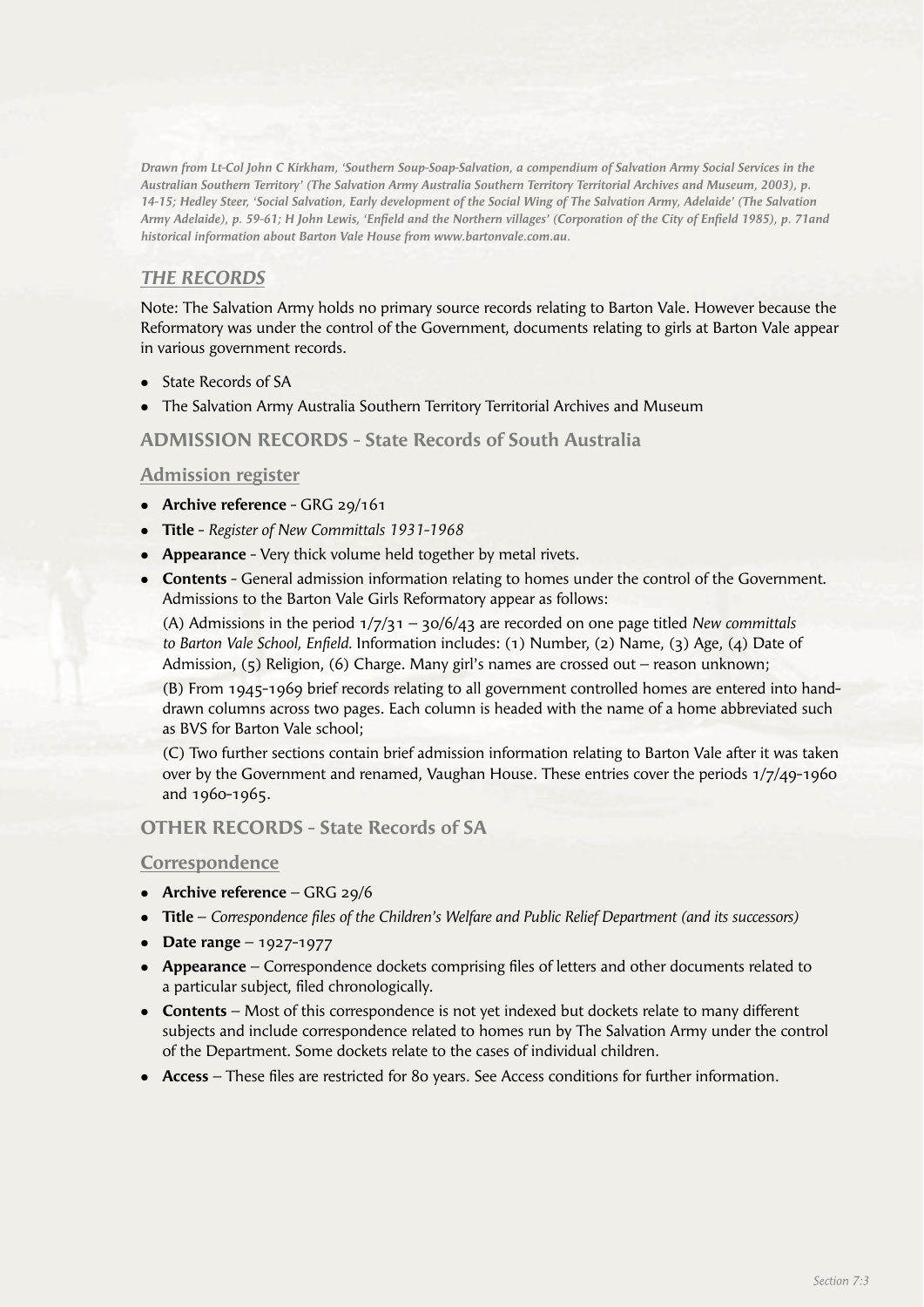# **Minutes of the State Children's Council and of the Children's Welfare and Public Relief Board**

- **Archive reference** GRG 29/124
- <sup>l</sup> **Title** *Minutes of the State Children's Council and Children's Welfare and Public Relief Board*
- **•** Date range 1886-1965
- **Appearance** Large volumes of handwritten and then typed minutes.
- **Contents** As this home was under the control of the State Children's Council, and its successor the Children's Welfare and Public Relief Board, some entries in minutes relate to this home. They include discussions of the establishment of the home and arrangements made between the Board and the home. Information about state wards admitted to the home is often given including names and some details.
- Access These files are restricted for 80 years. See Access conditions for further information.

#### **Mandates**

- **•** Archive reference GRG 29/121
- <sup>l</sup> **Title** *Mandates committing children to the custody of the Department*
- **•** Date range 1880-1930
- <sup>l</sup> **Appearance** Legal documents committing 'neglected', 'destitute' or 'delinquent' children to a Reformatory or to the Industrial School. Filed alphabetically. These may include committals to Barton Vale.
- **Contents** Mandate forms change marginally over the date range but normally include a form titled *Report of Circumstances of \_\_\_\_\_\_\_\_\_\_\_\_(name of child) sentenced to \_\_\_\_\_\_\_\_\_\_\_\_\_(name of reformatory) on \_\_\_\_\_\_\_\_\_\_(date).* This form records the following information: (1) Date when born and age when committed; (2) Religious persuasion; (3) Names of parents in full – Mother/Father; (4) Address in full, occupation and average weekly earnings; (5) Number of children – Over 13 years/ Under 13 years; (6) Character and previous conduct of child so far as known; (7) Full particulars as to circumstances, character, whether sober or otherwise, of both parents; (8) Date; (9) Signature.
- **Notes on contents** Mandates sometimes include other forms noting circumstances of admission and confirmation and date of admission signed by the Matron of the Reformatory. Some include references to State Children's Department Correspondence Dockets in which correspondence related to the child's case is filed.
- <sup>l</sup> **Access** Restricted for 80 years. At time of writing, open to 1924. See Access conditions for further information.

#### **State ward index cards**

- Archive reference GRS 4472
- <sup>l</sup> **Title** *State Ward Index Cards*
- **•** Date range 1900-1992
- Appearance Large system cards filed alphabetically
- <sup>l</sup> **Contents** Front of card, across top (1) Name, (2) Number, (3) Age, (4) Date of birth, (5) Late place of residence, (6) Religion, (7) Parentage, (8) Court of Committal, (9) Reason for admission, (10) Date of admission. Columns follow with (11) Date, (12) Readmitted, (13) Date of leaving, (14) Wages, (15) Where gone to. Back of card columns (1) Date of visit, (2) Result, (3) Date of visit, (4) Result, (5) Date of visit, (6) Result, (7) Date of school report, (8) Remarks. Only dates in Date column and an initial in Result column.
- <sup>l</sup> **Notes on contents** Final entry across card in red ink if released or over-age. Some cards more detailed than others. Cards may provide information about transfers to and from the Reformatory. Cards often provide references to other correspondence or personal files.
- **Access** Restricted for 80 years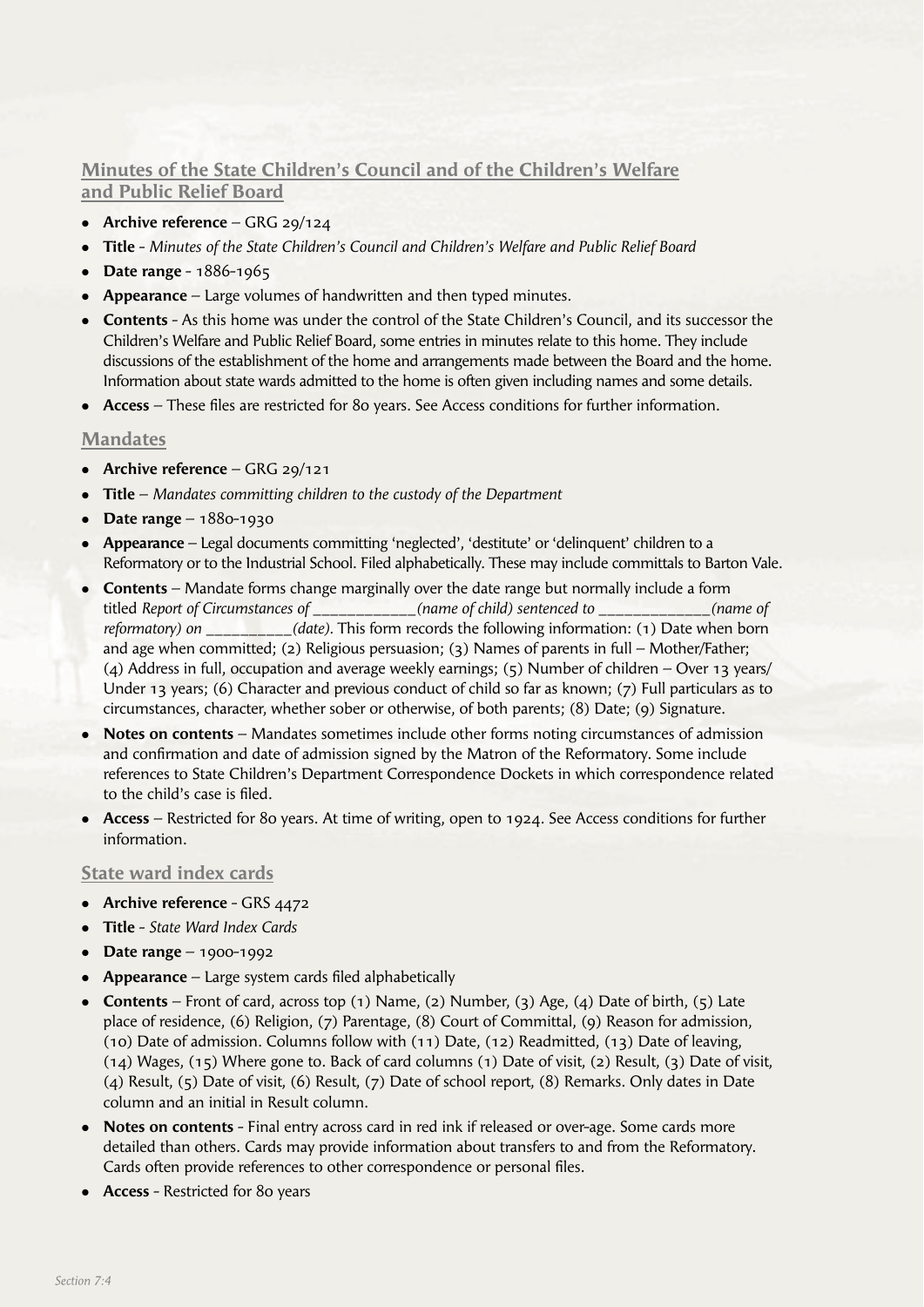**OTHER RECORDS - The Salvation Army Australia Southern Territory Territorial Archives and Museum, Melbourne**

# **Social files**

- **Archive reference** Not available due to archive reorganisation
- <sup>l</sup> **Title** *Barton Vale (SAust)*
- **Contents** Folder of general historical information.

## **REPORTS - State Records of SA**

# **Annual Reports of the State Children's Council and the Children's Welfare and Public Relief Department**

- **•** Archive reference GRG 29/1
- **•** Date range 1887-1955
- **Appearance** Six bound volumes of printed reports.
- **Contents** Yearly reports providing updates on developments at homes under the control of the State Children's Council, including *Barton Vale.* Numbers of children accommodated in these homes are included but reports contain no personal information.

**PHOTOGRAPHS - The Salvation Army Australia Southern Territory Territorial Archives and Museum, Melbourne**

- **Archive reference** Box 66
- **Title** *Barton Vale, South Australia*
- **•** Date range undated
- **Contents** A limited number of photographs including photos of building, girls and staff.

#### **PHOTOGRAPHS – State Records of SA**

- **•** Archive reference GRG 29/139/3
- <sup>l</sup> **Title** *Photographs of Departmental institutions Folder 3: Kumanka*
- **Date range**  $1945-1970$
- **Contents** Photographs of institutions under control of the Department of Social Welfare and its predecessor. This folder includes photos of Barton Vale after it became known as Vaughan House.

# **PERIODICALS - The Salvation Army Australia Southern Territory Territorial Archives and Museum, Melbourne**

The Archives has an electronic database index to articles in The Salvation Army magazine, *War Cry.* Most articles relating to Barton Vale concern movements of staff and general activities of girls. Some photographs are included.

#### **BOOKS**

Lt-Col John C Kirkham, *Southern Soup-Soap-Salvation, a compendium of Salvation Army Social Services in the Australian Southern Territory* (The Salvation Army Australia Southern Territory Territorial Archives and Museum, 2003)

Hedley Steer, *Social Salvation, Early development of the Social Wing of The Salvation Army, Adelaide*  (The Salvation Army Adelaide)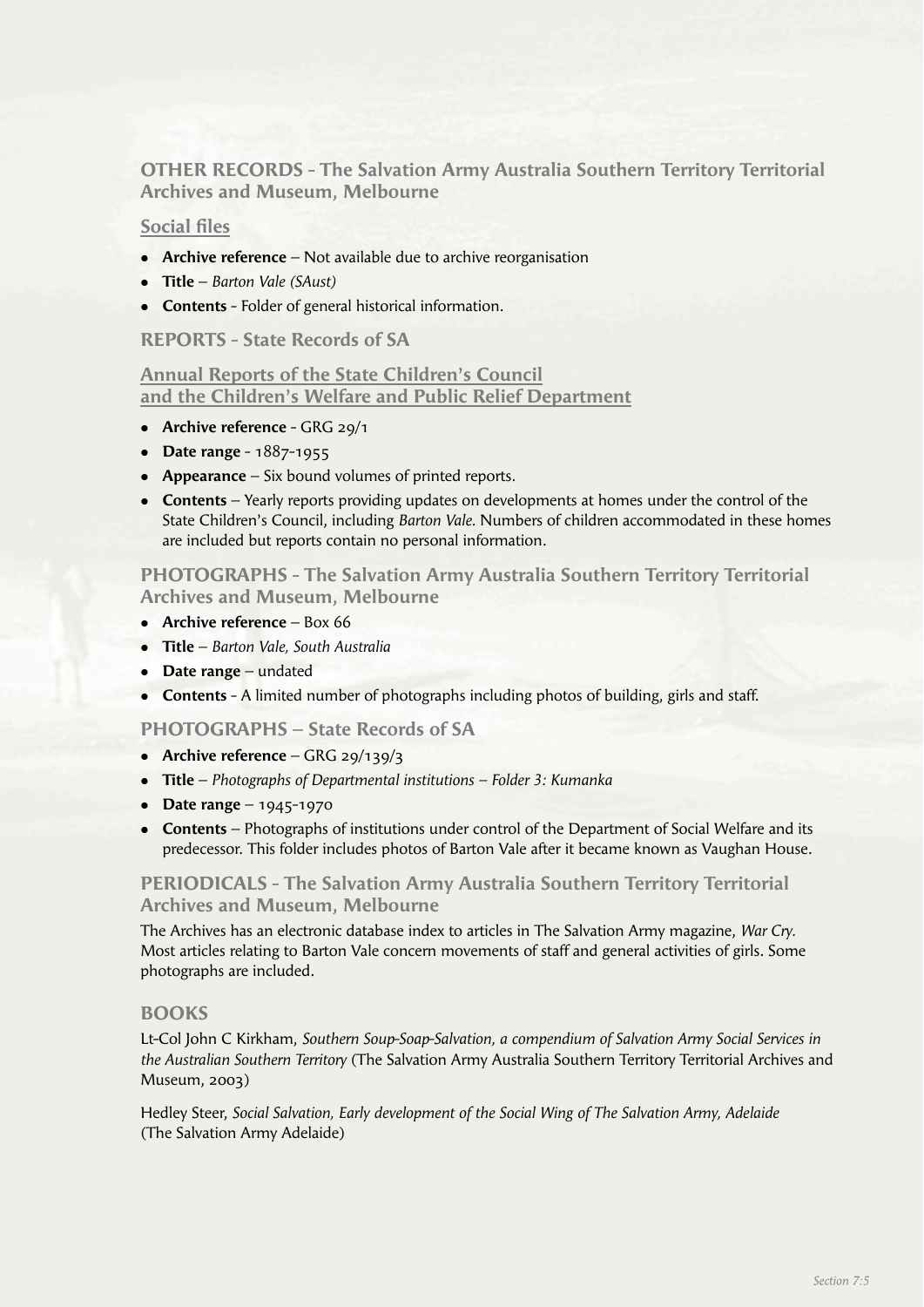The Bridge Rescue Home

## **GENERAL INFORMATION**

**Years of operation:** 1899-1977 **Also known as:** The Bridge Salvation Army Industrial Home, from 1934 **Run by:** The Salvation Army **Address:** 146 Gilbert Street, Adelaide

#### *HISTORY*

This rescue home for women was established to provide 'a bridge back into society' for women and girls who took refuge there. Many were brought there by the Salvation Army's police court officers. In 1934 the Bridge was renamed an Industrial Home as it then provided a residential program for the 'training' of teenage girls who were placed there for 'uncontrollable' behaviour. While there, girls were encouraged and assisted to complete their education and were helped to find employment. A laundry which operated at the home provided some work for the inmates and generated income for the institution. In the 1970s the Bridge also provided accommodation for a number of intellectually and/or physically disabled women. In 1977 the original building was found to be suffering from sever white ant infestation and was therefore demolished. A new building, known as Centennial Court, was planned for the site.

*Drawn from Lt-Col John C Kirkham, 'Southern Soup-Soap-Salvation, a compendium of Salvation Army Social Services in the Australian Southern Territory' (The Salvation Army Australia Southern Territory Archives and Museum, 2003), p. 29-30; 'Directory of Social Resources, South Australia' (The South Australian Council of Social Services, The Department of Public Health and The Citizens Advice Bureau, 1976).*

*THE RECORDS*

Records not yet located.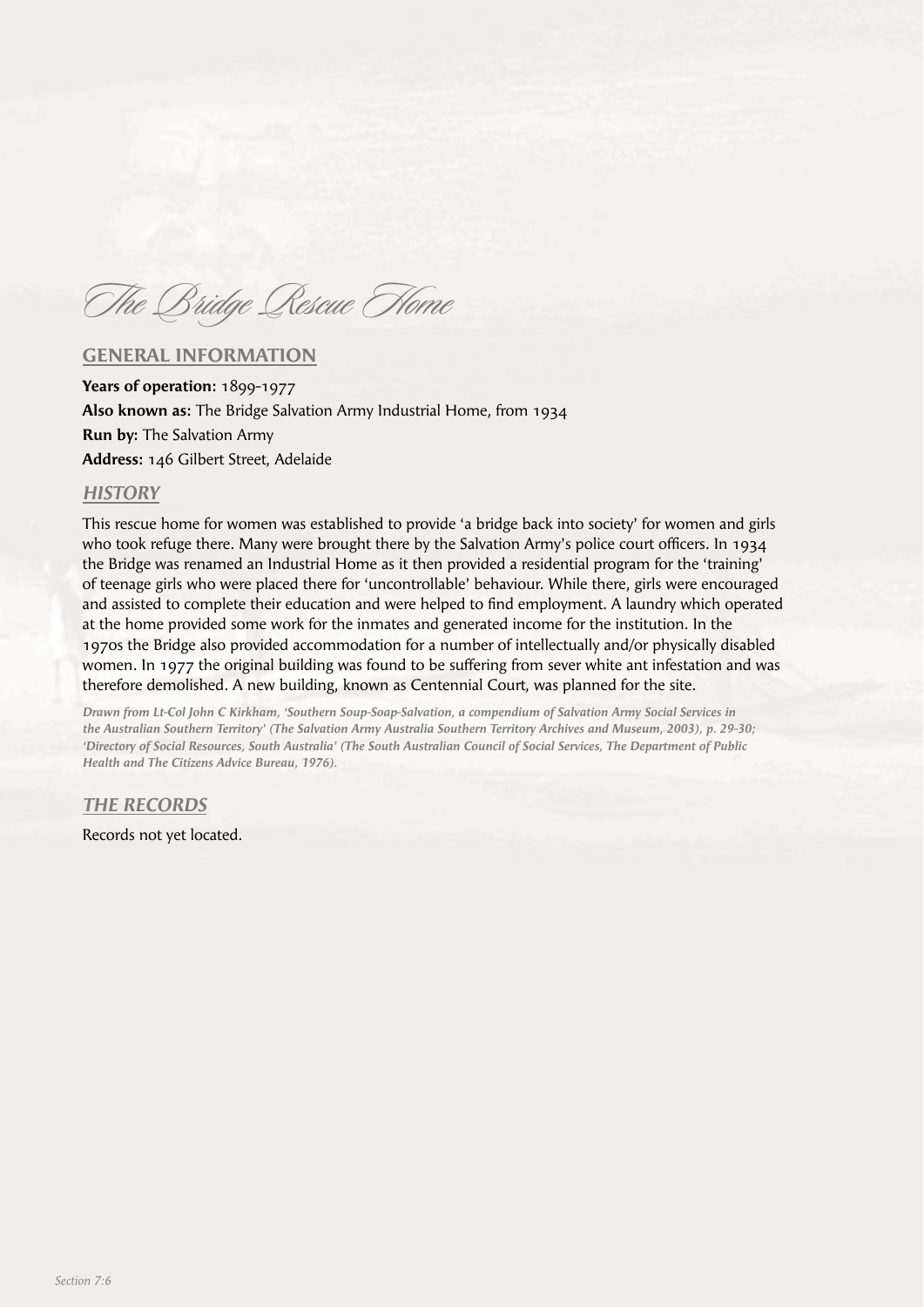McBride Maternity Hospital

*The Matron has been telling me of the difference between upstairs and downstairs. McBride is purely a Maternity Hospital – one of the finest indeed in Adelaide... Upstairs, the Matron told me, there is accommodation for twenty* 



*McBride Maternity Hospital undated, Courtesy The Salvation Army Territorial Archives Melbourne*

patients...Downstairs, however, but receiving equally fine attention, are unmarried mothers, forty of whom can *be accommodated at once. The Hospital is always full; but it must be explained that while the married women remain in Hospital for but fourteen days or so, the fixed rule is that the unmarried mother must stay at least three months…The purpose of the rule is to make sure that all girls will have a real chance to rehabilitate themselves – time to accustom themselves to their new circumstances, and the opportunity to learn to love and understand their infants.*

*From 'Where greatest love and deepest sorrow meet: stories of tragic motherhood at a Salvation Army Maternity Hospital' in 'The War Cry' 23 June 1928, p. 3.*

#### *GENERAL INFORMATION*

**Years of operation:** 1914-1986 **Also known as:** Adelaide Maternity Home **Run by:** The Salvation Army **Address:** 257-259 Gilbert Street, Adelaide 1893-1895 72 Morphett Street Adelaide 1895-1899 144 Carrington Street, Adelaide 1899-1913 Briar Avenue, Medindie 1913-1986

#### *HISTORY*

In 1890 The Salvation Army established its first Rescue Home, in King William Street Adelaide, for 'fallen' women and girls. Caring for girls in need, this refuge was a precursor to the Army's specific hospital for pregnant single girls. This institution, the Adelaide Maternity Hospital, began three years later in an eight-roomed house in Gilbert Street. In 1899, due to increased demand, the hospital relocated to a much larger building on Morphett Street. Here it could accommodate seventeen women under the care of a Matron and two staff members. In 1913 the institution moved again to a two-storey building in Carrington Street, known by The Salvation Army as *The Ark*. The following year the McBride Maternity Hospital opened in the suburb of Medindie. This centre took over the work of the City based hospital and continued to operate until the mid 1980s.

The hospital was named for Mr RJ McBride, a prosperous grazier with property at Kooringa, near Burra. He had contributed £3000 to assist in the purchase of the two-storey mansion known as *The Briars.*  The size of the premises allowed the Army not only to provide accommodation and care for single mothers and their babies, but also to offer a private maternity hospital service to the general public. This additional service helped to raise well-needed funds allowing the Army to continue its care of the needy. The hospital was also recognised as a training centre for obstetric nursing. In 1919 the birth of quadruplets made the news and donations were collected through *The Register* newspaper for the three surviving babies.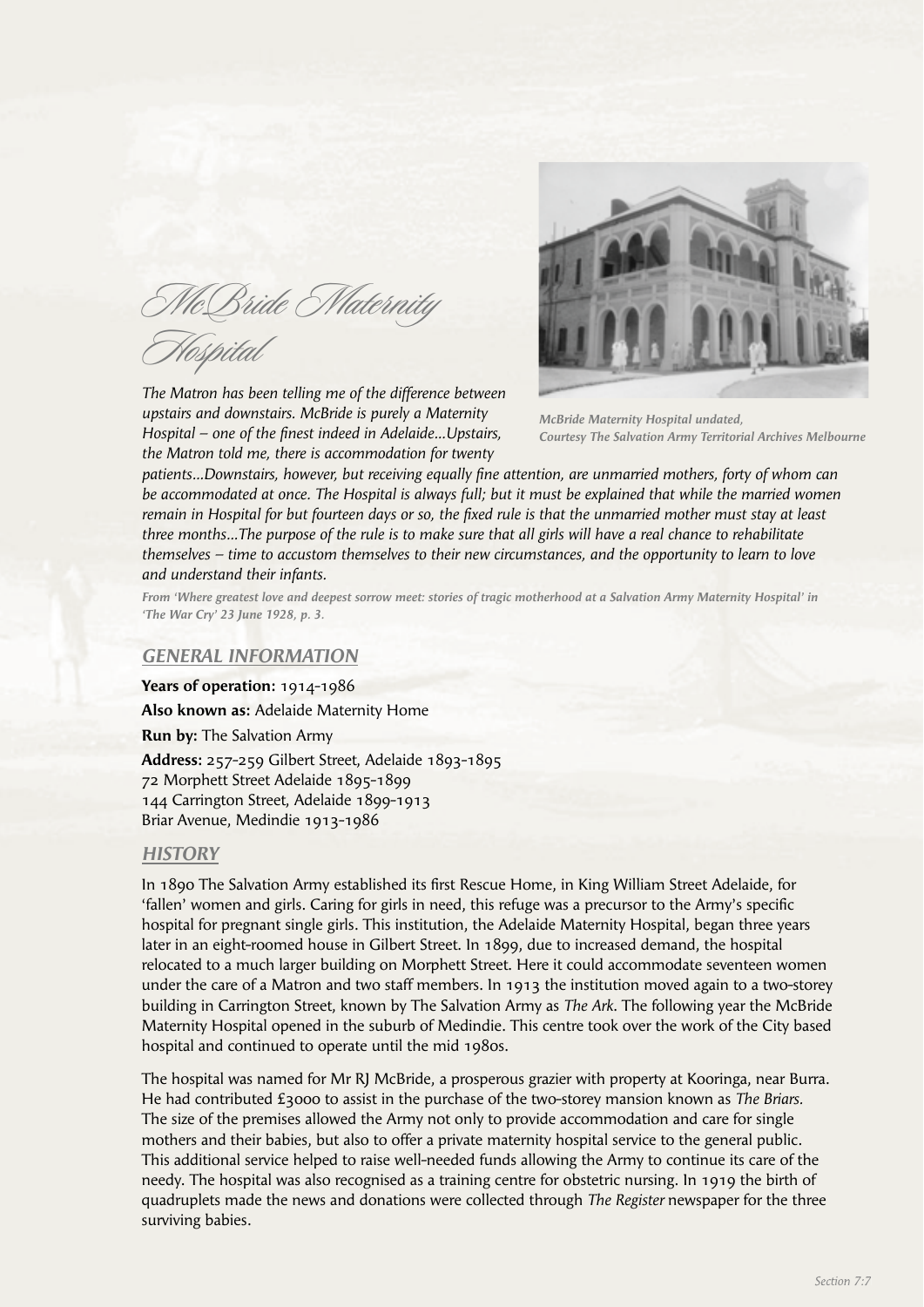Girls who gave birth at McBride were expected to remain there for three months. During this time they received general antenatal and postnatal care as well as assistance in learning to care for their babies. It was an unwritten policy of the hospital that no woman was discharged from care until a home or 'situation' had been arranged for her and/or her baby. Many babies were adopted from McBride and shortly after the passing of a new Adoption Act in 1967, the hospital was registered as an official adoption agency. The Matron acted as the adoption officer.

With beds for fifty patients and a high reputation, the hospital was often filled to capacity. However, by the 1970s alternative care was available for single pregnant women and demand decreased. In 1974 the hospital adapted to this new situation by also providing care for patients convalescing from surgery or major illness. This aspect of the institution's work became more and more important. In 1978 the last baby was born at McBride. The premises became primarily a convalescent hospital with a small hostel area downstairs for single mothers who had given birth elsewhere. This final service for women and babies stopped in 1983 and the convalescent hospital closed three years later. The property was sold and the proceeds used to finance hostel accommodation for the elderly.

*Drawn from Lt-Col John C Kirkham, 'Southern Soup-Soap-Salvation, a compendium of Salvation Army Social Services in the Australian Southern Territory' (The Salvation Army Australia Southern Territory Territorial Archives and Museum, 2003), p. 94; Hedley Steer, 'Social Salvation, Early development of the Social Wing of The Salvation Army, Adelaide' (The Salvation Army Adelaide), p. 35-40; summary history from Adoption and Family Information Service, Department for Families and Communities; Article re quadruplets in 'The War Cry', 1 March 1919, and article re Adoption Agency in 'The War Cry' 25 April 1970.*

# *THE RECORDS*

- <sup>l</sup> Adoption and Family Information Service, Department for Family and Communities
- <sup>l</sup> The Salvation Army Australia Southern Territory Territorial Archives and Museum, Melbourne

## **ADMISSION RECORDS - Adoption and Family Information Service, Department for Families and Communities**

The Adoption and Family Information Service holds all surviving admission and discharge records of the McBride Maternity Hospital. Access to all registers is restricted. These records include:

- (1) Birth Registrations, 1919-1944;
- (2) Names/Dates and History of Women in Home;
- (3) Patient Particulars (Case Books), 1942-1978;
- (4) Patient Particulars (Large Case Books/Admittance and Discharge Registers), 1941-1976;
- (5) Case Books (Admissions and Discharges), 1893-1933;
- (6) Admittance and Discharges/Infant Books, 1923-1954;
- (7) Girls Histories Book, 1978-1982.

# **OTHER RECORDS - The Salvation Army Australia Southern Territory Territorial Archives and Museum, Melbourne**

## **Social files**

- **Archive reference** Not available due to archive reorganisation
- <sup>l</sup> **Title** *McBride Hospital (SAust)*
- **Contents** Folder of general historical information.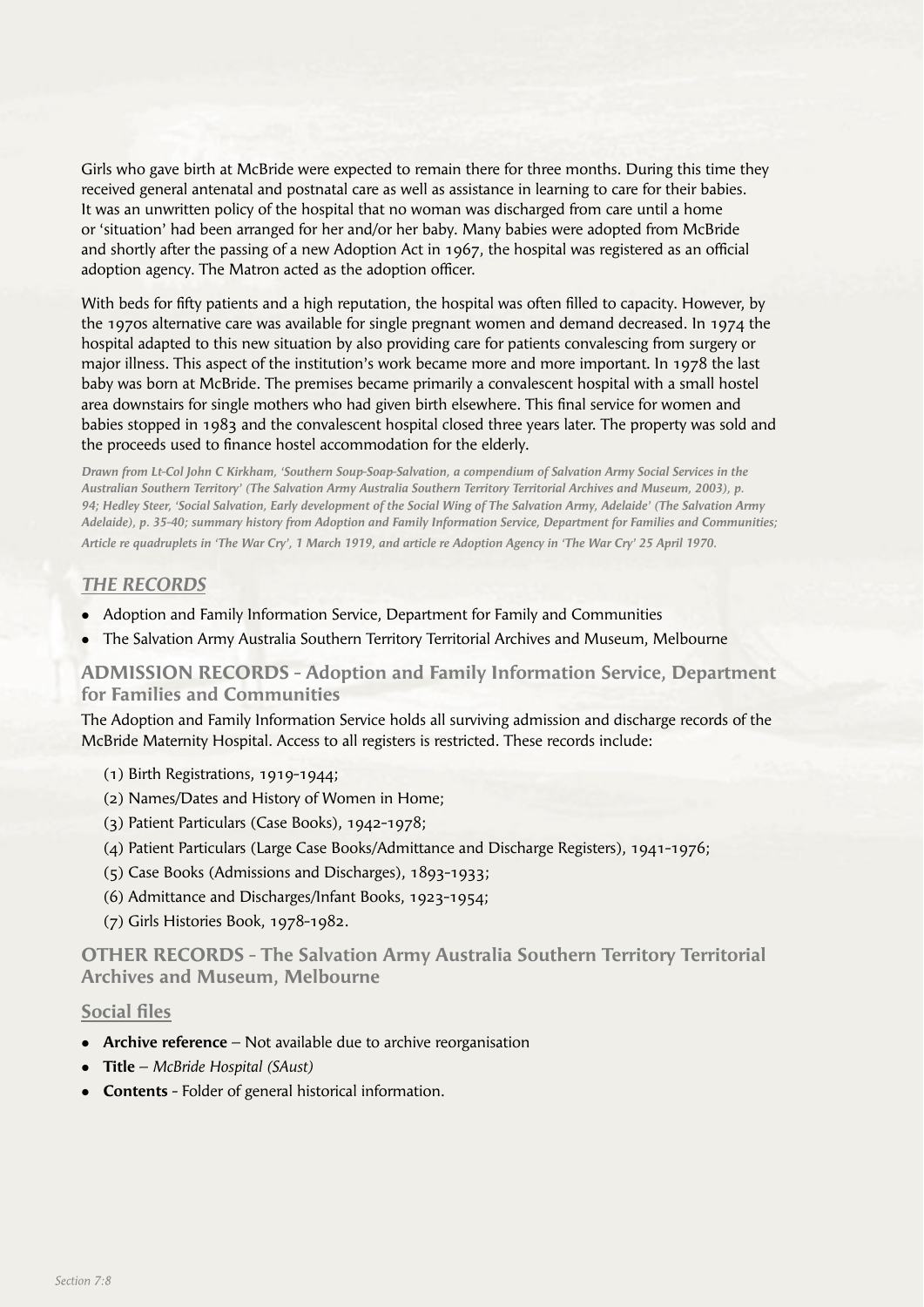**PHOTOGRAPHS - - The Salvation Army Australia Southern Territory Territorial Archives and Museum, Melbourne**

- **Archive reference** Boxes 18, 70, 72 and 77
- <sup>l</sup> **Title** *McBride Maternity Hospital, South Australia*
- **Date range** 1920s-1930s & 1980
- **Contents** Various photographs of building, some with staff in front.

**PERIODICALS - The Salvation Army Australia Southern Territory Territorial Archives and Museum, Melbourne**

The Archives has an electronic database index to articles in The Salvation Army magazine, *War Cry.*  A small number of articles relating to McBride Maternity Hospital appear. They concern historical background, operation of the hospital and information about its adoption services. Articles often include photographs.

#### **BOOKS**

Lt-Col John C Kirkham, *Southern Soup-Soap-Salvation, a compendium of Salvation Army Social Services in the Australian Southern Territory* (The Salvation Army Australia Southern Territory Territorial Archives and Museum, 2003)

Hedley Steer, *Social Salvation, Early development of the Social Wing of The Salvation Army, Adelaide*  (The Salvation Army Adelaide)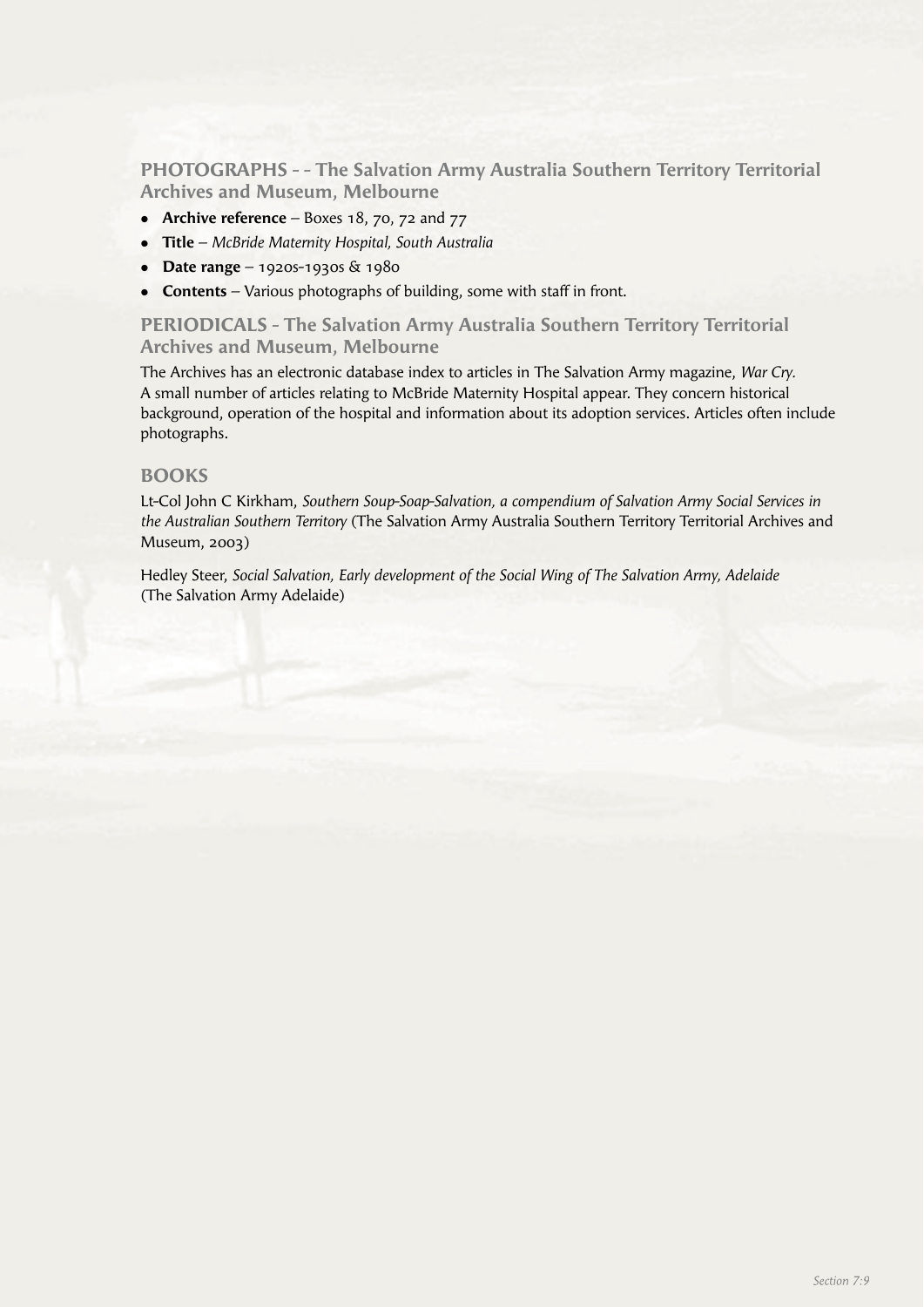The *Salvation* Army Boys Home, Eden Park (Mount Barker)

*Mt Barker Boys' Home and Farm…is situated twenty-three miles from Adelaide, from which it is reached by a splendid,* 



*Mount Barker Boys Home Courtesy The Salvation Army Territorial Archives Melbourne*

*rapidly ascending road, which, en route, crosses the picturesque Mt. Lofty ranges. From the tower of the main building, eastward a glorious panorama stretches, including Lake Alexandrina, into which the mighty Murray enters. The eye may follow the thin plume of smoke which marks the progress of the eastward bound trains,*  and a thousand other objects of interest gladden the eye of the beholder. There the boy will find an ample air *which will serve as a physical and mental tonic, and will appreciate the majesty and diversity of the Creator's wonderful works.*

*Description of a visit to Mount Barker Boys Home, 'The War Cry', 3 October 1931, p. 3*

## *GENERAL INFORMATION*

**Years of operation:** 1900-1982

**Also known as:** Eden Park Boys Home Salvation Army Probationary School for Boys, Mount Barker

Mount Barker Boys Home

**Run by:** The Salvation Army under the control of the Children's Welfare and Public Relief Board and its successors.

**Address:** Paech Road, Wistow SA

#### *HISTORY*

In 1900 The Salvation Army leased a mansion of seventeen rooms, plus outbuildings, and over 130 acres (52 hectares) of farming land formerly owned by Hon. Mr J Ramsay. On this property, known as *Eden*  Park, it established a probationary or reformatory home for boys. The first Manager was Captain Michel and he received the first group of boys into the home.

Many of the boys placed at *Eden Park* were juvenile offenders or boys considered to have 'behavioural problems'. Although 'troublesome', they were not considered to be 'bad enough for a reformatory'. From 1901 *Eden Park* was recognised as a Probationary School and was subsidised by the Government. Boys who had been made wards of the state were placed in the home and the Government paid six shillings and six pence per week for each child. While the boys were cared for by The Salvation Army, the home was entirely under the control of the Children's Welfare and Public Relief Board and therefore subject to the authority of the Secretary of the department in the same manner as the main government reformatories.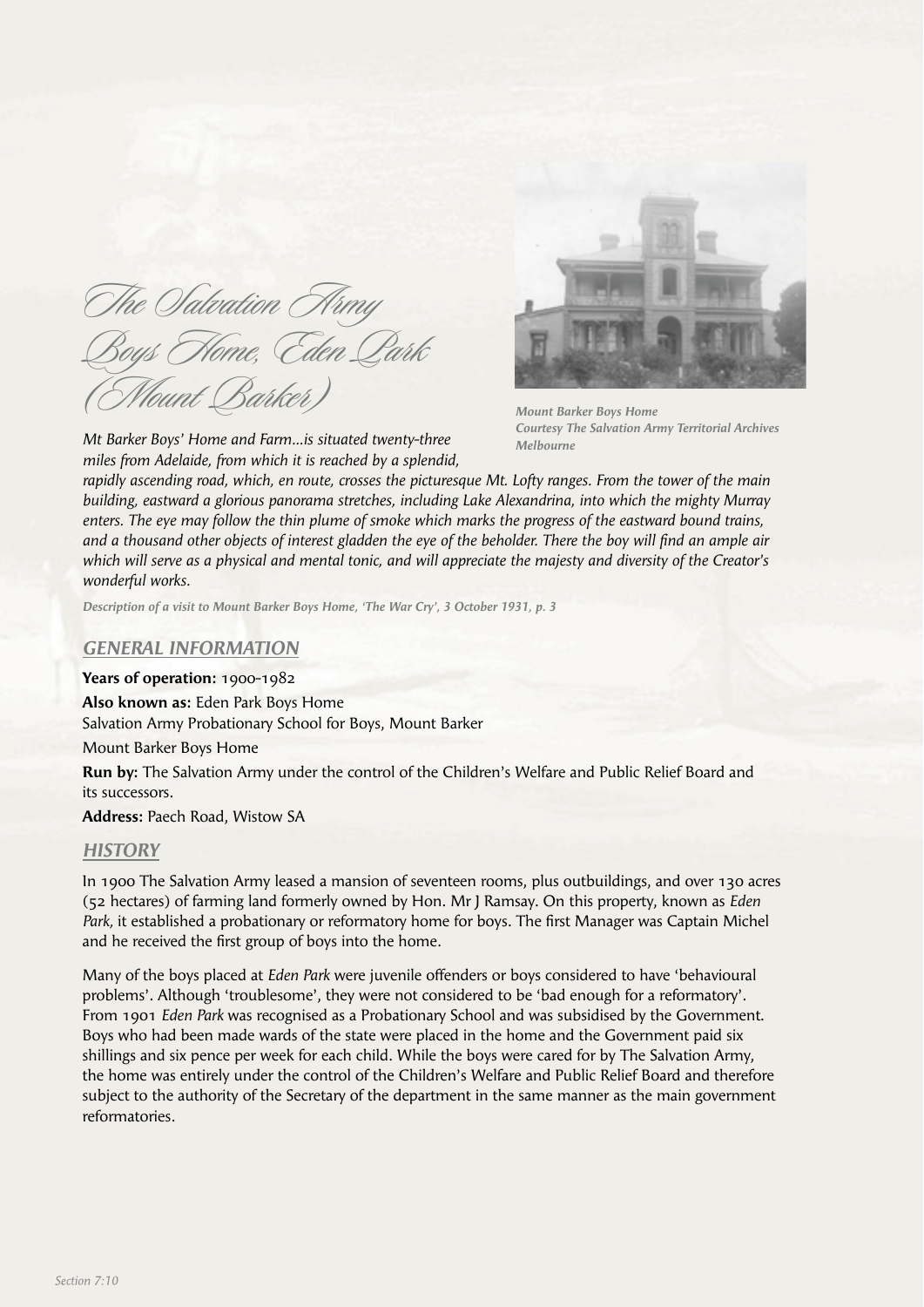In 1905 the Ramsay Estate offered the property for sale and The Salvation Army bought it for £2200, with assistance from a number of prominent well known citizens of Adelaide. That year the home was providing accommodation for approximately forty boys of school age and older. Children initially attended a Salvation Army school in Mount Barker but were later allowed to go to a state school in Adelaide. For this purpose some of the younger boys were moved to the Kent Town Boys Home which was established as a city home in 1929.

Through the 1970s the home cared particularly for boys with emotional and behavioural problems. *Eden Park* ceased to operate as a boys' home in December 1982, but was retained by the Army and used as the country site for an alcohol rehabilitation program. The property was sold into private hands in 1997.

*Drawn from Lt-Col John C Kirkham, 'Southern Soup-Soap-Salvation, a compendium of Salvation Army Social Services in the Australian Southern Territory' (The Salvation Army Australia Southern Territory Territorial Archives and Museum, 2003), p. 100- 101; Hedley Steer, 'Social Salvation, Early development of the Social Wing of The Salvation Army, Adelaide' (The Salvation Army*  Adelaide), p. 56; documents from file on Boys Home held at The Salvation Army Heritage Centre, Archives and Museum in SA *and Annual Report of the State Children's Council, 1901, p. 4.*

# *THE RECORDS*

- Territorial Social Programme branch of The Salvation Army, Mont Albert, Victoria.
- State Records of SA
- The Salvation Army Australia Southern Territory Territorial Archives and Museum, Melbourne
- The Salvation Army Heritage Centre, Archives and Museum, SA

**ADMISSION RECORDS –Territorial Social Programme branch of The Salvation Army, Mont Albert, Victoria**

Original records relating to South Australian institutions run by The Salvation Army have recently been centralised at this branch. The following information was provided.

#### **Admission registers**

- <sup>l</sup> **Title** *Eden Park Mt Barker Book 1*
- **•** Date range 1960-1979
- **Contents** Information under the following headings: (1) Name, (2) Date of birth, (3) Date of admission, (4) Date of discharge,  $(5)$  Date of absences – from and to.
- <sup>l</sup> **Title**  *Eden Park Mt Barker Book 2*
- **•** Date range 1977-1982
- **Contents** Information under the following headings: (1) Date of birth, (2) Date of admission, (3) Date of discharge.

#### **Admission cards**

- **Archive reference** Eden Park Mt Barker Box 1
- **•** Date range 1962-1981
- **Contents** Information under the following headings: (1) Name, (2) Arrival date, (3) Date of birth, (4) Birth place, (5) Applicant, (6) Name, address, occupation, place of employment, religion of mother and father, (7) Children in family, (8) Name of school and grade of child, (9) Character references, (10) Reasons for admission, (11) Remarks, (12) Date of discharge.
- **Archive reference** Eden Park Mt Barker Box 2
- **•** Date range 1957-1982
- **Contents** Information under same headings as above.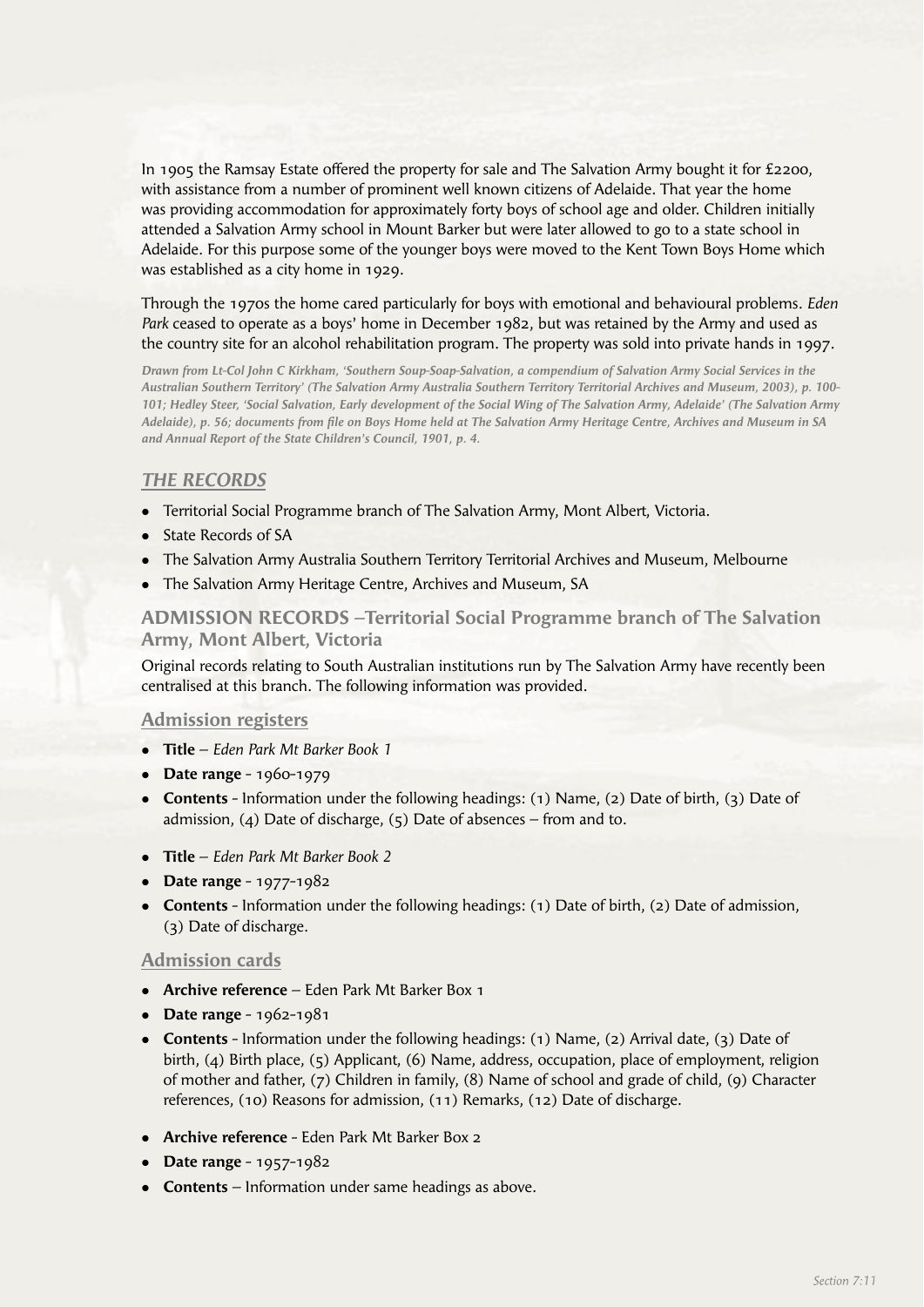# **ADMISSION RECORDS - State Records of SA**

- Archive reference GRG 27/13
- <sup>l</sup> **Title** *Register of Admissions to The Salvation Army Probationary School for Boys, Mount Barker*
- $\bullet$  **Date range** 1900-1928
- **Appearance** Large ledger divided into columns over two pages.
- <sup>l</sup> **Contents** Left hand page contains following headings: (1) Number, (2) Name, (3) Age, (4) Date of birth, (5) Late place of residence, (6) What relatives in the Colony, where Living, Earnings and Occupation. Right hand page includes: (7) Court of committal, (8) Reasons for admission etc. (9) Date of admission, (10) Date of leaving, (11) Where gone to.
- **Notes on contents** (8) Reasons for Admission: This entry often is 'Transfers from Industrial School' or 'Private inmate vide memo from Superintendent' or 'Private inmate vide Weekly Return' (with date). It is therefore possible that more information might be held in correspondence files of the Children's Welfare and Public Relief Department GRG 27/1. From 1914 no entries are made in (2) Name, (3) Age, (4) Date of birth, (5) What relatives and (6) Court of committal columns. Only name and admission and discharge details are given. This corresponds with the appearance of the entry 'vide weekly Return', suggesting more information may be held in those returns. Second half of book is blank.

## **OTHER RECORDS – State Records of SA**

## **Correspondence**

- **•** Archive reference GRG 27/1
- **Title** *Correspondence files of the State Children's Department*
- **Date range** 1887-1927
- Appearance Correspondence dockets comprising files of letters and other documents related to a particular subject, filed chronologically.
- **Contents** Most of this correspondence is not yet indexed but dockets relate to many different subjects and include correspondence related to homes run by The Salvation Army under the control of the Department. Some dockets relate to the cases of individual children.
- **•** Archive reference GRG 29/6
- **Title** *Correspondence files of the Children's Welfare and Public Relief Department (and its successors)*
- $\bullet$  **Date range** 1927-1977
- **Appearance** Correspondence dockets comprising files of letters and other documents related to a particular subject, filed chronologically.
- **Contents** As with the State Children's Department correspondence, dockets relate to many different subjects and include correspondence related to homes run by The Salvation Army under the control of the Department. Some dockets relate to the cases of individual children. The series is unindexed.
- Access These files are restricted for 80 years. See Access conditions for further information.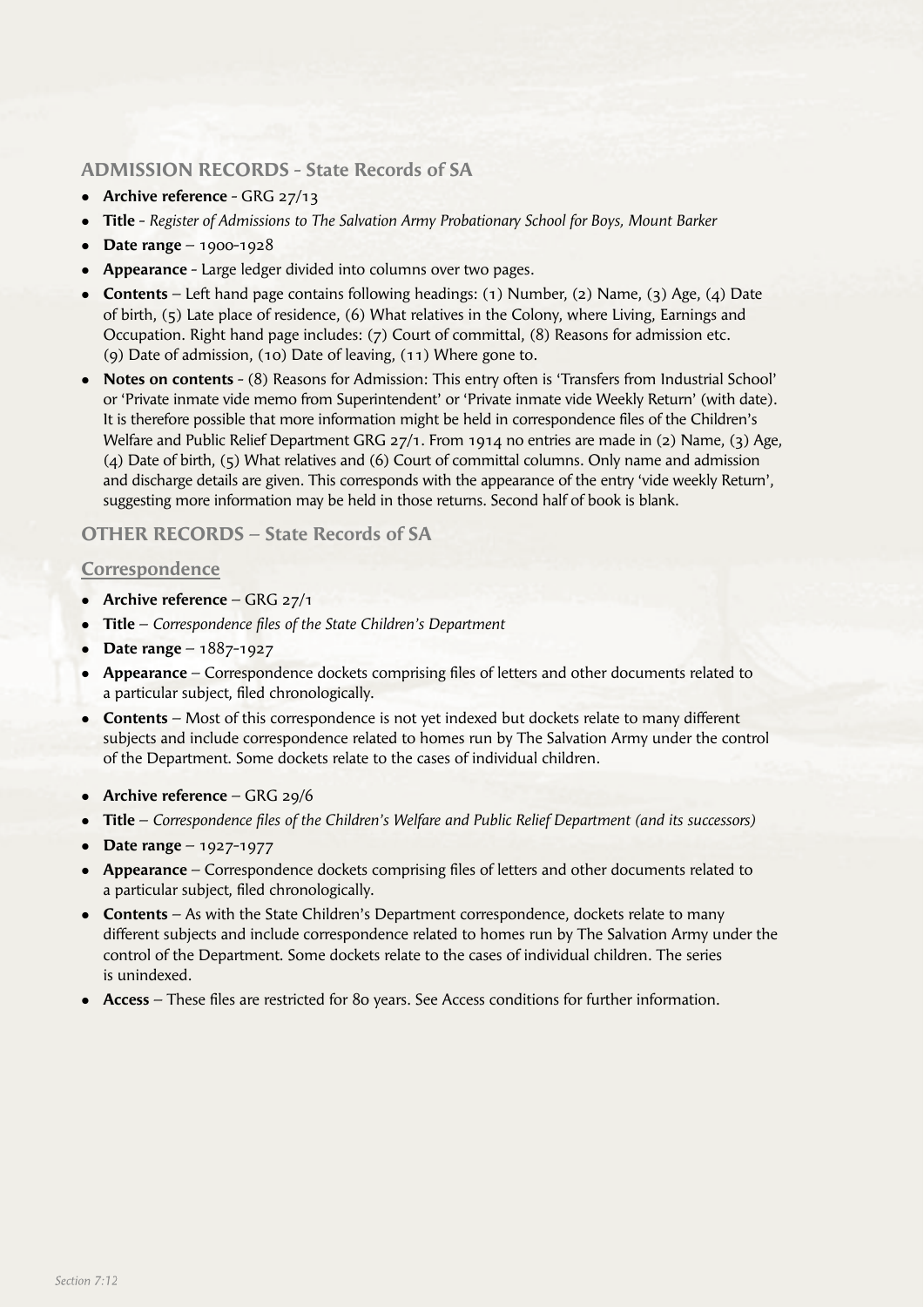**Minutes of the State Children's Council and of the Children's Welfare and Public Relief Board**

- **Archive reference** GRG 29/124
- **Title** *Minutes of the State Children's Council and Children's Welfare and Public Relief Board*
- **•** Date range 1886-1965
- **Appearance** Large volumes of handwritten and then typed minutes.
- **Contents** As this home was under the control of the State Children's Council and its successor the Children's Welfare and Public Relief Board, some entries in minutes relate to this home. They include discussions of the establishment of the home and arrangements made between the Board and the home. Information about state wards admitted to the home is often given including names and some details.
- Access These files are restricted for 80 years. See Access conditions for further information.

## **State ward index cards**

- Archive reference GRS 4472
- <sup>l</sup> **Title** *State Ward Index Cards*
- **•** Date range 1900-1992
- **Appearance** Large system cards filed alphabetically.
- <sup>l</sup> **Contents** Front of card, across top (1) Name, (2) Number, (3) Age, (4) Date of birth, (5) Late place of residence, (6) Religion, (7) Parentage, (8) Court of Committal, (9) Reason for admission, (10) Date of admission. Columns follow with (11) Date, (12) Readmitted, (13) Date of leaving, (14) Wages, (15) Where gone to. Back of card columns (1) Date of visit, (2) Result, (3) Date of visit, (4) Result, (5) Date of visit, (6) Result, (7) Date of school report, (8) Remarks. Only dates in Date column and an initial in Result column.
- <sup>l</sup> **Notes on contents** Final entry across card in red ink if released or over-age. Some cards more detailed than others. Cards may provide information about transfers to and from the Probationary School. Cards often provide references to other correspondence or personal files.
- **Access Restricted 80 years**

# **OTHER RECORDS – The Salvation Army Heritage Centre, Archives and Museum, SA**

**Miscellaneous documents and correspondence**

- <sup>l</sup> **Title** *Mt Barker Boys' Home Reports*
- **•** Date range  $-$  1960s-1980s
- **Appearance** Manila folder of documents with above title.
- **Contents** Miscellaneous documents including reports on activities at the home; information about accommodation, staffing at the home and admission policies; limited correspondence and reports 1970s; and news clippings. Some details and a few names of boys are mentioned in reports.

# **OTHER RECORDS – The Salvation Army Australia Southern Territory Territorial Archives and Museum, Melbourne**

## **Social files**

- **Archive reference** Not available due to archive reorganisation
- <sup>l</sup> **Title** *Mt Barker Boys Home (SAust)*
- **Contents** Folder of general historical information.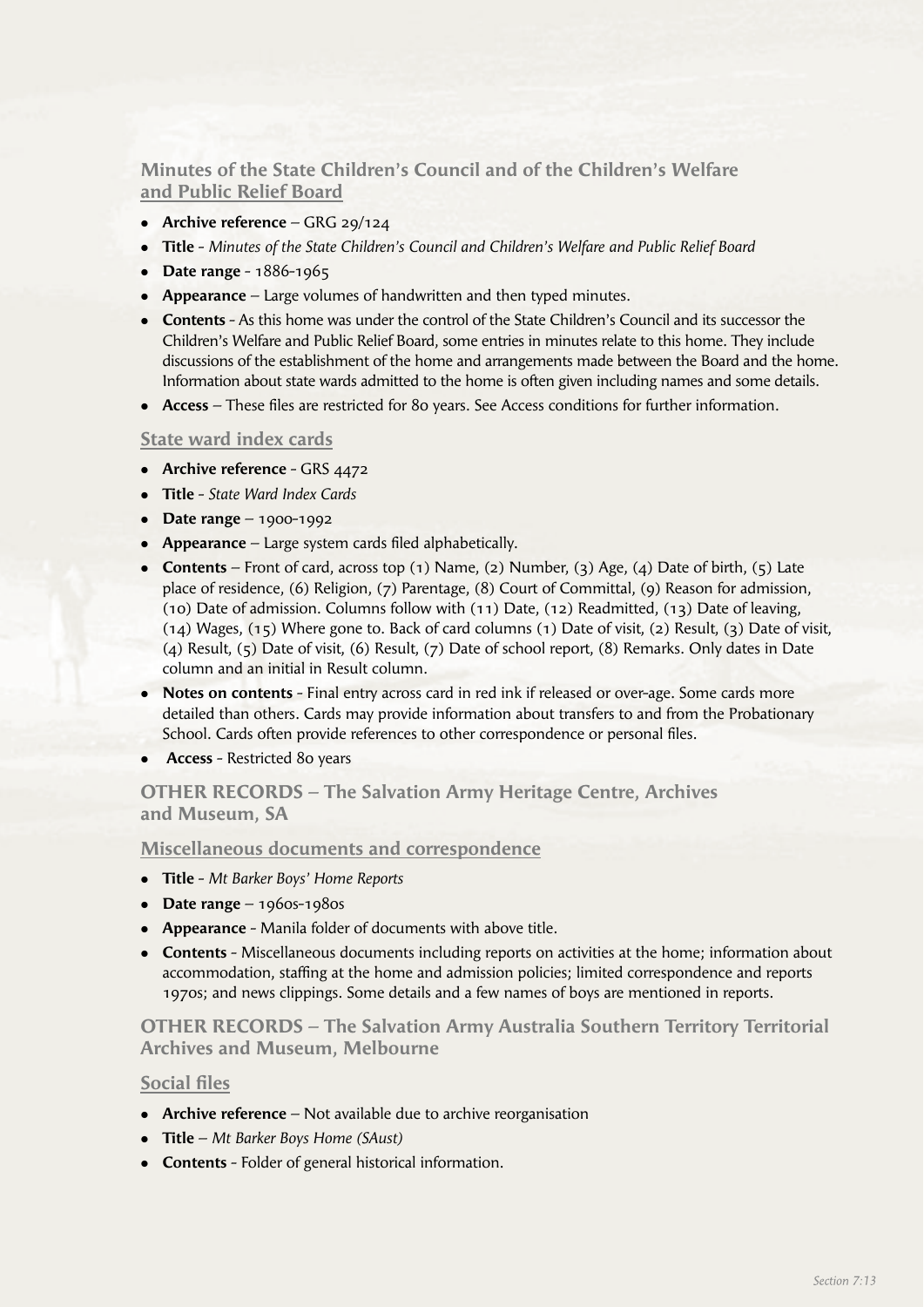**PHOTOGRAPHS - The Salvation Army Australia Southern Territory Territorial Archives and Museum, Melbourne**

- **•** Archive reference Box 93
- <sup>l</sup> **Title** *Mt Barker Boys Home (SAust)*
- **•** Date range 1917, 1920s-1930s
- **Contents** Collection of photos including photos of the home dated 1917 and 1928; boys in front of home 1928; boys working in fields and at play, undated.

**PERIODICALS - The Salvation Army Australia Southern Territory Territorial Archives and Museum, Melbourne**

The Archives has an electronic database index to articles in The Salvation Army magazine, *War Cry.* A large number of articles relating to the Mount Barker Boys Home appear. They concern historical background, general activities of boys, staff movements and building developments. Articles often include photographs.

#### **BOOKS**

Lt-Col John C Kirkham, *Southern Soup-Soap-Salvation, a compendium of Salvation Army Social Services in the Australian Southern Territory* (The Salvation Army Australia Southern Territory Territorial Archives and Museum, 2003)

Hedley Steer, *Social Salvation, Early development of the Social Wing of The Salvation Army, Adelaide* (The Salvation Army Adelaide)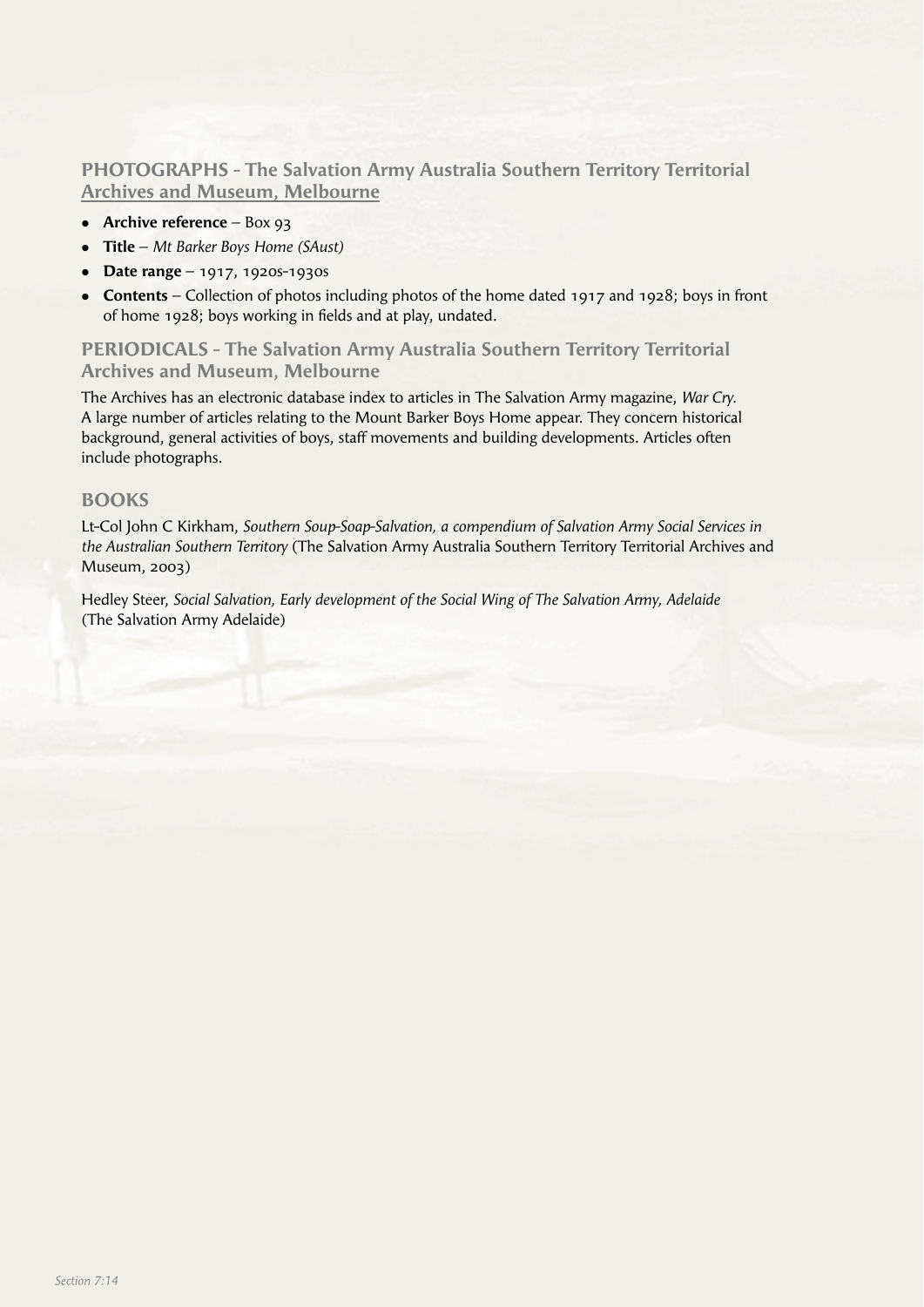The *Salvation* Army Boys Home, Kent Town



*I was one of the older ones, at seven years old, I was an older boy…not only older but mature and I guess* 

*Kent Town Boys Home Courtesy The Salvation Army Territorial Archives Melbourne*

*a supporting person. Because most of these boys that were in the room were the little fellas and therefore they*  needed attention and they were really missing their folks and just life was miserable for them. And they didn't *know really what they were there for and…how their world just changed so dramatically and they couldn't understand it.*

*Interview with Sid Graham, Bringing Them Home Oral History Project, National Library of Australia TRC 5000/258. Quoted with permission from Sid Graham.*

## *GENERAL INFORMATION*

**Years of operation:** 1929-1972 **Also known as:** Kent Town Boys Home **Run by:** The Salvation Army **Address:** 64 Kent Terrace, Kent Town 64 Fullarton Road, Norwood

#### *HISTORY*

In 1929 The Salvation Army purchased *Darling House,* the former residence of Mr John Darling, an Adelaide Member of Parliament. The Army had been running a home for boys in need of care at Mount Barker since 1900. The Kent Town premises was opened as an alternative city-based residence for boys. This allowed them to attend a local community school, the Norwood Primary School.

The two-storey stone residence provided accommodation for fifty boys and the grounds included tennis courts, lawns and established gardens. The Army used the existing building as it was, but did convert a coach house and garage into lavatories and a playroom. It also built a separate laundry and drying room and installed a swimming pool.

The boys were encouraged to participate in the local Salvation Army Corps at Kent Town. A number became junior soldiers and took part in Self Denial and other programs regularly run by the corps.

Kent Town Boys Home closed in 1972 and was sold shortly afterwards. It is now the headquarters of The Aids Council of South Australia. In 2000 a ceremony was held at the Norwood Primary School in remembrance of the contribution of the Kent Town Boys to the school.

*Drawn from Lt-Col John C Kirkham, 'Southern Soup-Soap-Salvation, a compendium of Salvation Army Social Services in the Australian Southern Territory' (The Salvation Army Australia Southern Territory Territorial Archives and Museum, 2003), p. 82; Hedley Steer, Social Salvation, 'Early development of the Social Wing of The Salvation Army, Adelaide' (The Salvation Army Adelaide), p. 58 & War Cry, 20 April 1929, p. 8.*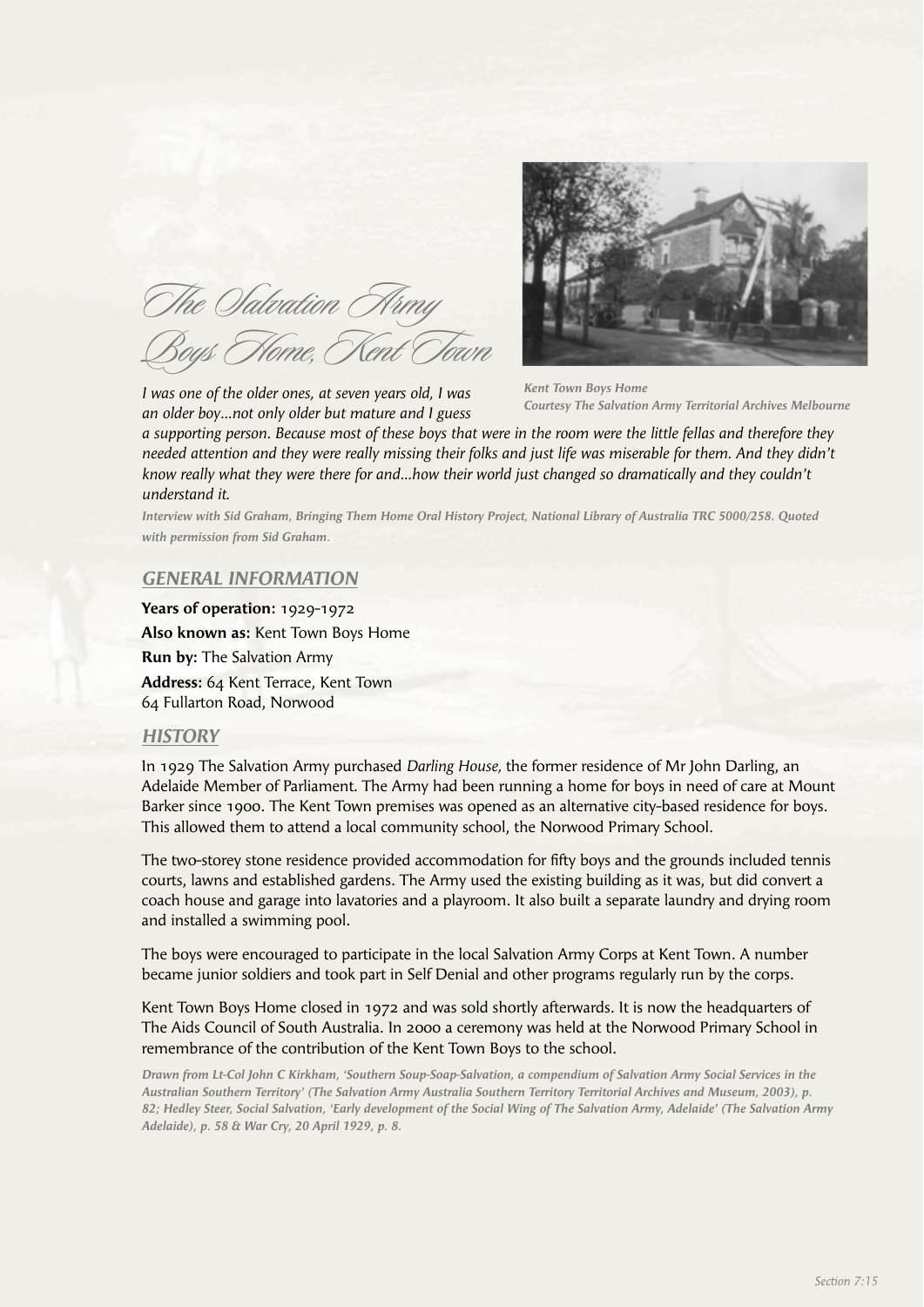# *THE RECORDS*

- <sup>l</sup> The Salvation Army Australia Southern Territory Territorial Archives and Museum, Melbourne
- The Salvation Army Heritage Centre, Archives and Museum, SA

# **ADMISSION RECORDS**

No admission records have survived.

Note: Virtually no primary source records relating to The Salvation Army Boys Home, Kent Town have survived. The following statement with regard to records has been provided by the Territorial Social Programme Branch of The Salvation Army in Melbourne, the repository for all surviving material.

*We have been unable to locate any surviving records relating to The Salvation Army Home for Boys in Kent Town. I am unable to advise you as to whether they were destroyed in the closure of the home or whether they were lost subsequently. Every attempt has been made to locate any such records but to no avail. The Salvation Army deeply regrets this situation and the consequent unavailability of these records. Please be assured that if we do locate any such records in the future, we will notify you immediately.*

*4 January 2005*

# **OTHER RECORDS - Salvation Army Heritage Centre, Archives and Museum, SA**

## **Kent Town Boys Home history book**

- <sup>l</sup> **Title** *Kent Town Boys Home History Book*
- **•** Date range 1932-1972
- **Appearance** Foolscap black notebook.
- <sup>l</sup> **Contents** Entries begin 14 January 1932 and end on closure of home, 12 January 1972. They mainly concern visits to the home by members of The Salvation Army and other dignitaries, inspections of the home and staff movements. Diary includes some mention of boys' activities including outings and Christmas parties. Outbreaks of illness are also noted, as is the boys' involvement in the local Salvation Army Corps as junior soldiers. All information is general. Names are mentioned on two occasions when the death of former residents is recorded.

**OTHER RECORDS - The Salvation Army Australia Southern Territory Territorial Archives and Museum, Melbourne**

## **Social files**

- **Archive reference** Not available due to archive reorganisation
- <sup>l</sup> **Title** *Mt Barker Boys Home (SAust)*
- **Contents** Folder of general historical information.

**PHOTOGRAPHS - The Salvation Army Australia Southern Territory Territorial Archives and Museum, Melbourne**

- **•** Archive reference Box 93
- <sup>l</sup> **Title** *Kent Town Boys Home (SAust)*
- **Date range** 1930s and undated
- **Contents** Includes some photographs of boys.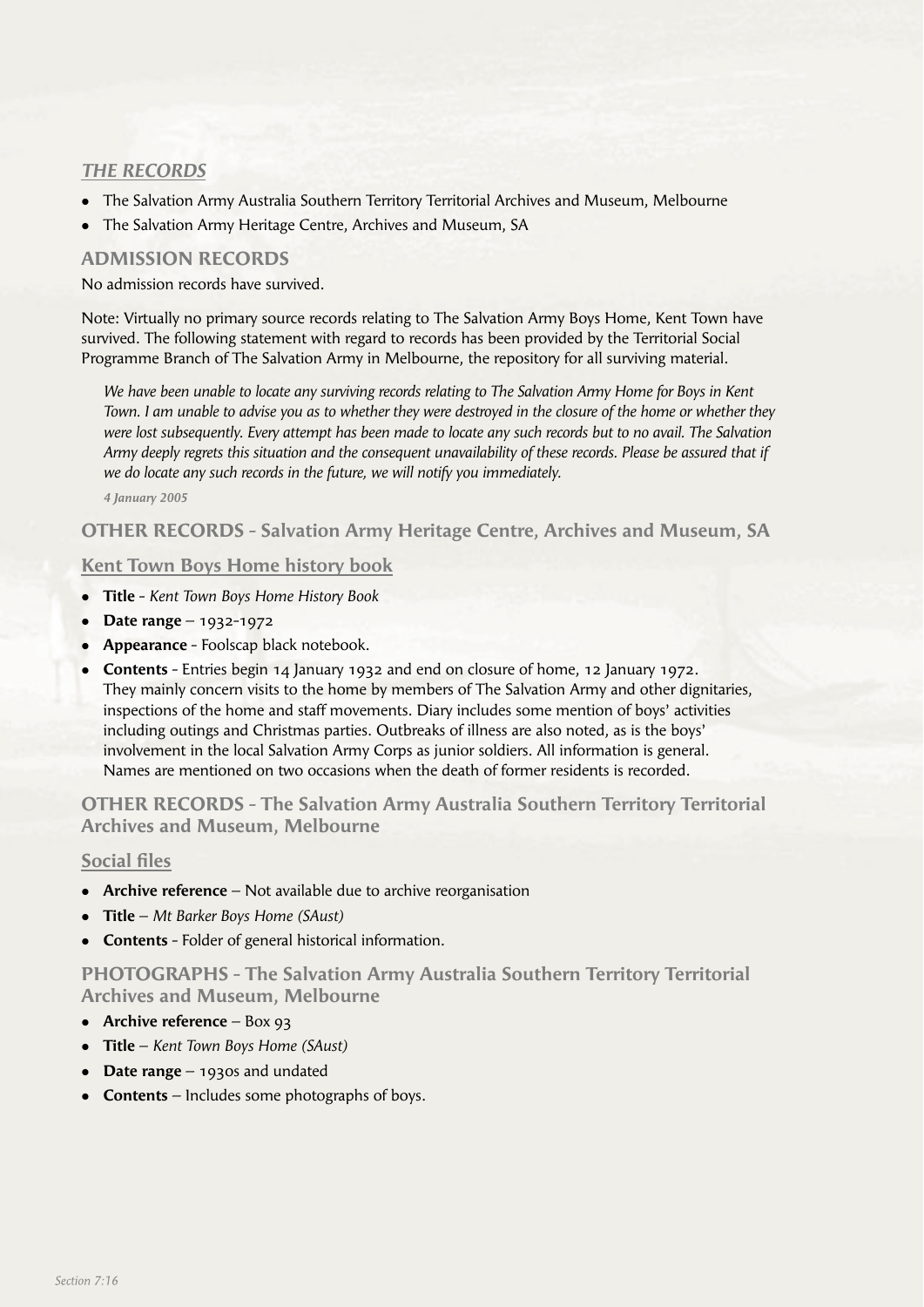**PERIODICALS - The Salvation Army Australia Southern Territory Territorial Archives and Museum, Melbourne**

The Archives has an electronic database index to articles in The Salvation Army magazine, *War Cry.*

A number of articles relating to the Kent Town Boys Home appear. They concern historical background, general activities of boys and staff movements. Some articles include photographs.

## **BOOKS**

Lt-Col John C Kirkham, *Southern Soup-Soap-Salvation, a compendium of Salvation Army Social Services in the Australian Southern Territory* (The Salvation Army Australia Southern Territory Territorial Archives and Museum, 2003).

Hedley Steer, *Social Salvation, Early development of the Social Wing of The Salvation Army, Adelaide*  (The Salvation Army Adelaide).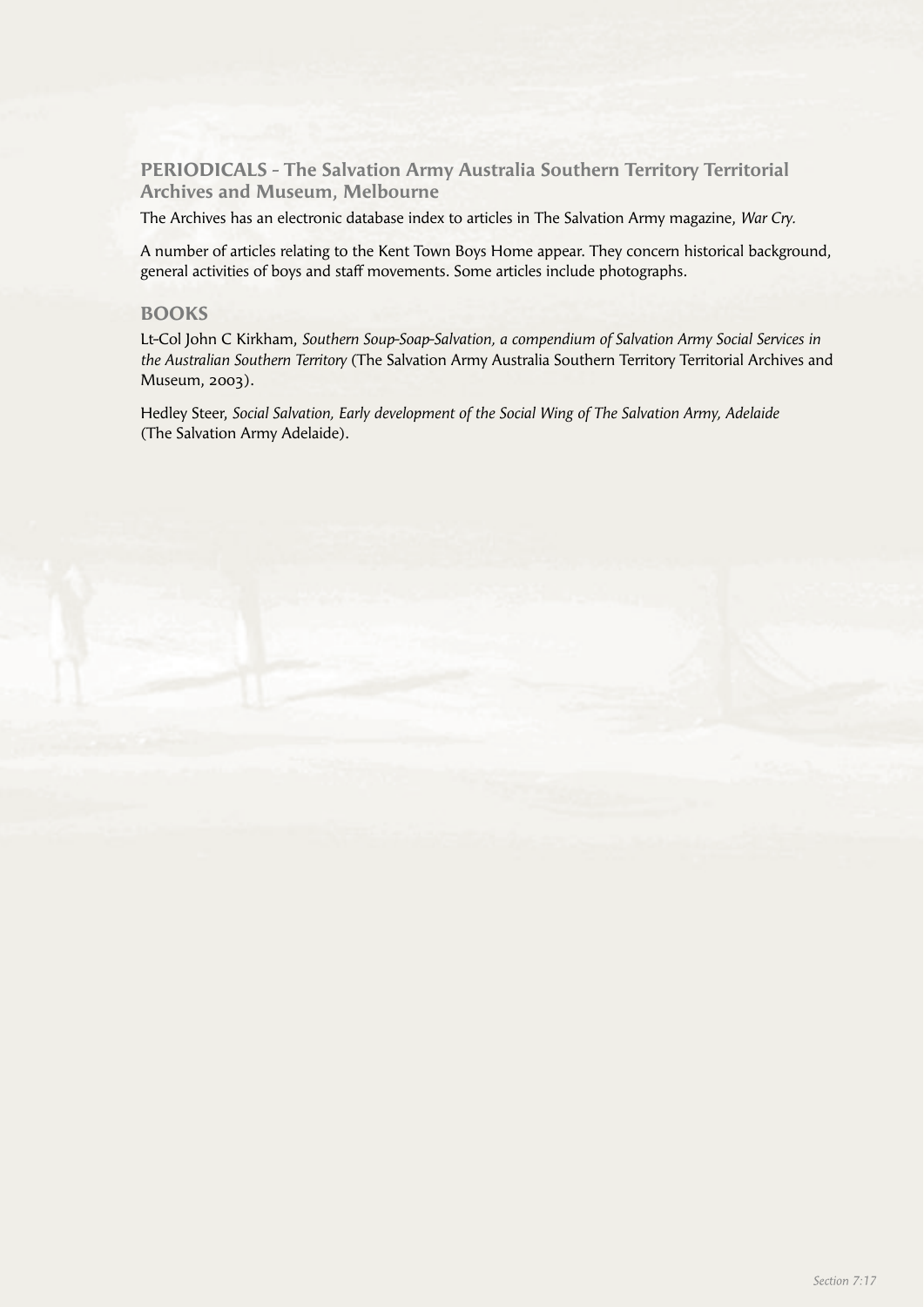The Olaloation Army Girls Home, Fullarton

*I was taken from Umeewarra at 2 1/2 years and sent to Fullarton Girls Home. I think I left when I was about 15-16 years old. It was the only way of life I knew. It had its good points about it, we had good meals and always dressed well and were well mannered. We were taught not to be cheeky to people. It was all new to me because I didn't know my parents. We had to go to school at the Home and then after we went to Parkside, which I liked because I liked the walk there and home. I was very shy because it was mixed boys and girls and I found it very hard to learn, because I was so shy.*



*Fullarton Girls Home 2005 now the SA Divisional Headquarters of the Salvation Army, Courtesy Kay Goodman-Dodd. Fullarton Girls Home, Courtesy The Salvation Army Territorial Archives Melbourne*

*When the older girls became teenagers they left and it was sad because they weren't coming back. They had jobs and places arranged for them to stay…I went to work at Inman Valley. It was a long way and quiet. I thought I was returning to the home and felt sad that I wasn't. I was in shock. I was going to stay with strange people and it was a spin out. I was not told what was happening to me. But I'm OK now, I've got a good life, my kids and grandkids which I love very much, but don't we all. I'm very happy now.*

*Audrey Nisbet (nee Higgins)*

#### *GENERAL INFORMATION*

**Years of operation:** 1901-1986

**Also known as:** The Salvation Army's Girls Probationary Home, *Tenterden,* Woodville The Salvation Army's Girls Probationary Home at Beaumont Beaumont Girls Home Norwood Girls Home Fullarton Girls Home Fullarton Children's Home The Haven

**Run by:** The Salvation Army under the control of the State Children's Council, the Children's Welfare and Public Relief Board and its successors.

**Address:** Tenterden, Woodville 1901-1905 Sea View House, Beaumont 1905-1910 5 Charles Street, Norwood 1910-1913 39 Florence Street, Fullarton 1912-1986

#### *HISTORY*

The Salvation Army home for girls began life in 1901 as an alternative probationary home to which state wards could be sent rather than being placed in the State Reformatory. Most girls at the Probationary School were placed there for truancy or 'troublesome behaviour'. Some girls committed to the Reformatory were moved down to the Probationary school, but most came directly from the Industrial School or were admitted privately. Like the Probationary School for Boys at Mt Barker, the home was run by the Army but under the absolute control of the State Children's Council. The home moved a number of times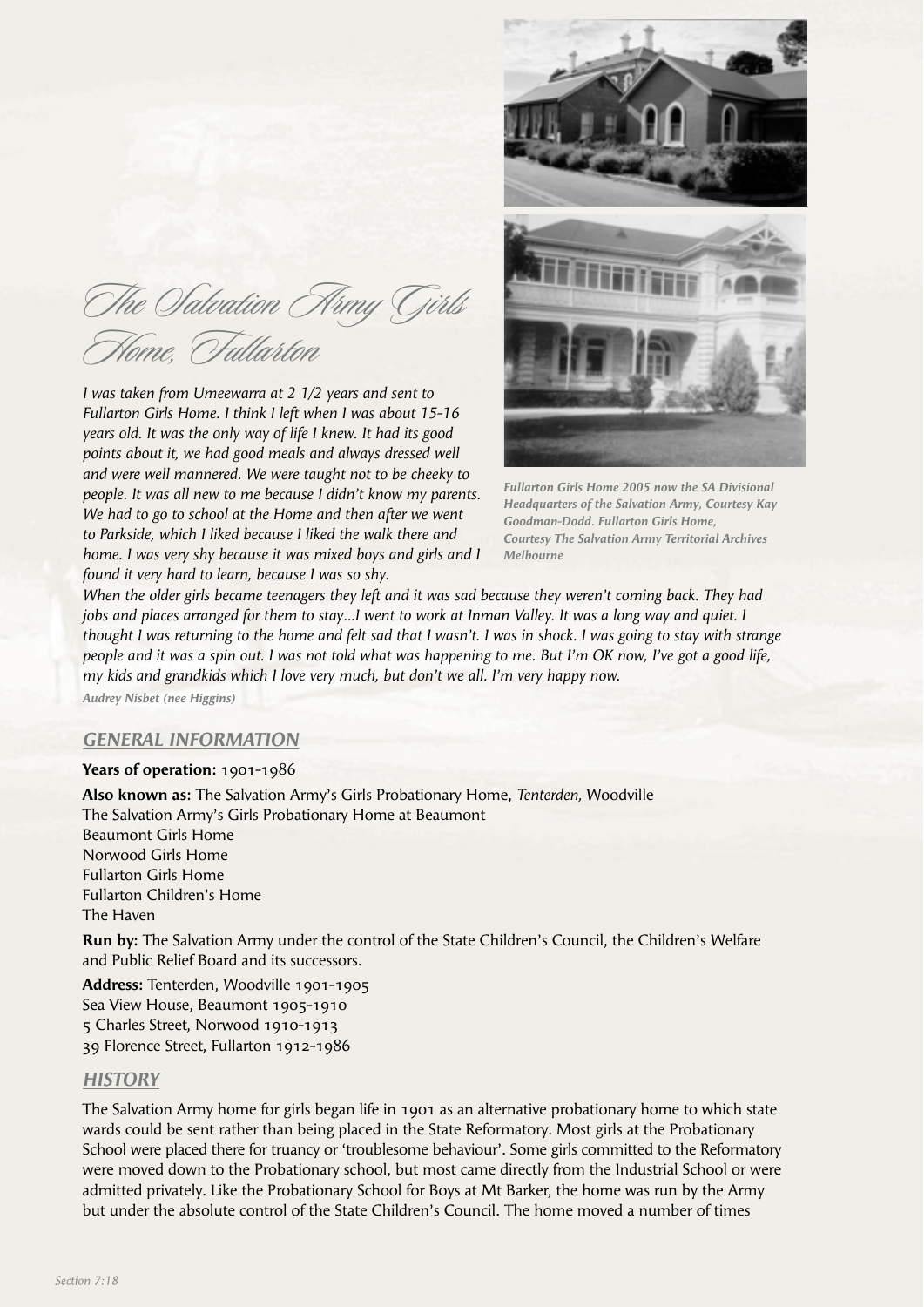during its first twelve years. Girls were first accommodated at *Tenterden*, a two-storey residence at Woodville. When the lease expired in 1905, the home moved to larger premises at Beaumont. This property, known as *Sea View House,* was set on 12 acres (4.8 hectares) of extensively planted grounds. The home accommodated 32 girls. In 1910, after complaints about home girls 'lowering the moral tone' of the nearby Burnside Primary School, The Salvation Army moved the inmates to a new residence at Norwood. Thirty girls were housed in this two-storey home. The majority were those charged as neglected by the State Children's Court.

In 1912, at the expiry of the Beaumont lease, the home moved to its final location at Florence Street, Fullarton. This larger home had twenty-one rooms, accommodated fifty girls and six staff members, and was regarded as a 'new star in The Salvation Army sky'. A coach house on the property was renovated in 1916 to make two schoolrooms.

In 1939 The Salvation Army magazine, *The War Cry,* reported that a number of Aboriginal girls had completed a three-year course of training in the domestic arts. The Department of Aboriginal Affairs subsidised the cost of the course and had enrolled a number of new girls each year. Until 1947 all resident girls were educated at the home.

In 1969 the Army referred to the Fullarton home as a 'substitute home' in its promotional brochure. It reported that the need for this type of home, was brought about by 'the actions or mis-actions of adults, not children'. The Army aimed to give children not only food and shelter but also 'the opportunity of living in a Home where there is love, acceptance and someone to look to for direction and guidelines in living'.

During the 1980s, as part of an arrangement with the Department of Aboriginal Affairs, a number of Aboriginal girls were sent to live at Fullarton while completing their final years of High School. In 1986 the premises ceased to operate as a children's home. The building was retained by the Army and is now the South Australian Divisional headquarters.

*Drawn from Lt-Col John C Kirkham, 'Southern Soup-Soap-Salvation, a compendium of Salvation Army Social Services in the Australian Southern Territory' (The Salvation Army Australia Southern Territory Territorial Archives and Museum, 2003), p. 58; Hedley Steer, 'Social Salvation, Early development of the Social Wing of The Salvation Army, Adelaide' (The Salvation Army Adelaide), p. 45-53; 'Fullarton's Children's Home' brochure 1969, Salvation Army Heritage Centre, Archives and Museum, SA; articles in 'The War Cry', 11 February 1939, p. 10; un-referenced clipping, 1978 and Minutes of the State Children's Council 1900-1901.*

## *THE RECORDS*

- Territorial Social Programme branch of The Salvation Army, Mont Albert, Victoria.
- The Salvation Army Australia Southern Territory Territorial Archives and Museum, Melbourne
- <sup>l</sup> The Salvation Army Heritage Centre, Archives and Museum, SA

## **ADMISSION RECORDS – Territorial Social Programme branch of The Salvation Army, Mont Albert, Victoria**

Original records relating to South Australian institutions run by The Salvation Army have recently been centralised at this branch. The following information was provided.

#### **Admission cards**

- **Archive reference** Fullarton, 1959
- **•** Date range 1959
- **Contents** Records information under the following headings: (1) Child's name, (2) Name and address of applicant, (3) Relationship to child, (4) Date and place of birth of child, (5) Any physical deformities, (6) Mentally retarded, (7) Serious illnesses, (8) Healthy, (9) Father's full name, (10) Mother's full name and maiden name, (11) Full address of each parent, (12) Father's occupation, (13) Name and address of employment, (14) Mother's occupation, (15) Name and address of employment, (16) Religion of parents, (17) Why is the child placed in the home? (18) Number of children in family, (19) Character reference, (20) Name of child's school and grade.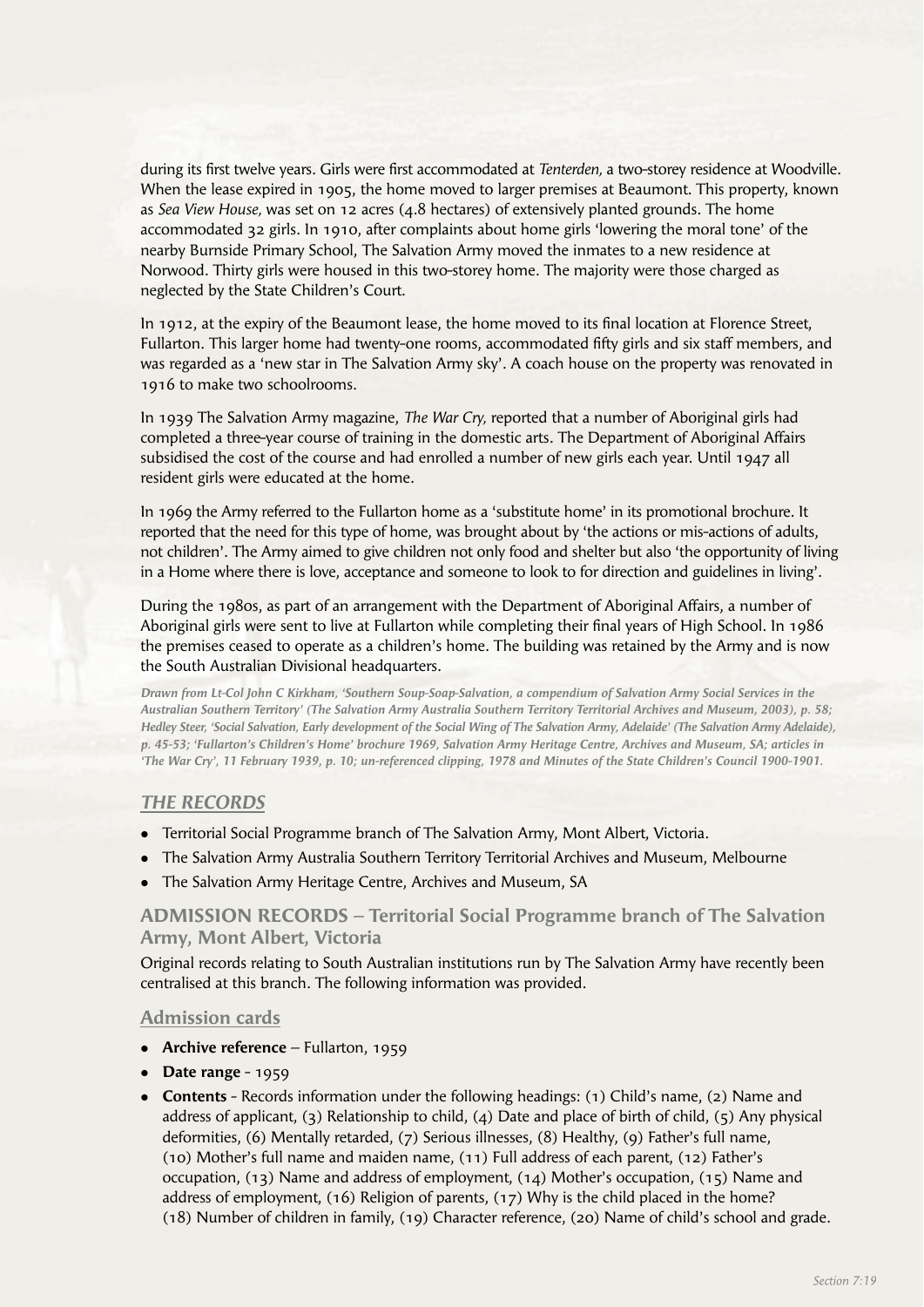- Archive reference Fullarton, 1957-1964
- **•** Date range 1957-1964
- **Contents** Records information under the following headings: (1) Name, (2) Place of birth, (3) Father's name, (4) Mother's name and maiden name, (5) Address, (6) Source from which child was received, (7) Date of admission, (8) Date of discharge, (9) Details of absences.
- **Archive reference** Fullarton, 1963-1964
- $\bullet$  **Date range** 1963-1964
- **Contents** Records information under the following headings: (1) Name, (2) Age, (3) Date of Admission, (4) Date of discharge.
- **Archive reference** Fullarton, 1967-1986
- **Date range**  $1967-1986$
- **Contents** Records information under the following headings: (1) Name, (2) Date of birth, (3) Parents, (4) Siblings, (5) Admission date, (6) Discharge date, (7) Admitted from, (8) Discharge.

# **OTHER RECORDS – State Records of SA**

## **Correspondence**

- **•** Archive reference GRG 27/1
- **Title** *Correspondence files of the State Children's Department*
- **•** Date range 1887-1927
- **Appearance** Correspondence dockets comprising files of letters and other documents related to a particular subject, filed chronologically.
- **Contents** Most of this correspondence is not yet indexed but dockets relate to many different subjects and include correspondence related to homes run by The Salvation Army under the control of the Department. Some dockets relate to the cases of individual children.
- **Archive reference** GRG 29/6
- **Title** *Correspondence files of the Children's Welfare and Public Relief Department (and its successors)*
- **•** Date range 1927-1977
- **Appearance** Correspondence dockets comprising files of letters and other documents related to a particular subject, filed chronologically.
- **Contents** As with the State Children's Department correspondence, dockets relate to many different subjects and include correspondence related to homes run by The Salvation Army under the control of the Department. Some dockets relate to the cases of individual children. The series is unindexed.
- Access These files are restricted for 80 years. See Access conditions for further information.

# **Minutes of the State Children's Council and of the Children's Welfare and Public Relief Board**

- **•** Archive reference GRG 29/124
- <sup>l</sup> **Title** *Minutes of the State Children's Council and Children's Welfare and Public Relief Board*
- **•** Date range 1886-1965
- **Appearance** Large volumes of handwritten and then typed minutes.
- **Contents** As this home was under the control of the State Children's Council and its successor the Children's Welfare and Public Relief Board, some entries in minutes relate to this home. They include discussions of the establishment of the home and arrangements made between the Board and the home. Information about state wards admitted to the home is often given including names and some details.
- **Access** These files are restricted for 80 years. See Access conditions for further information.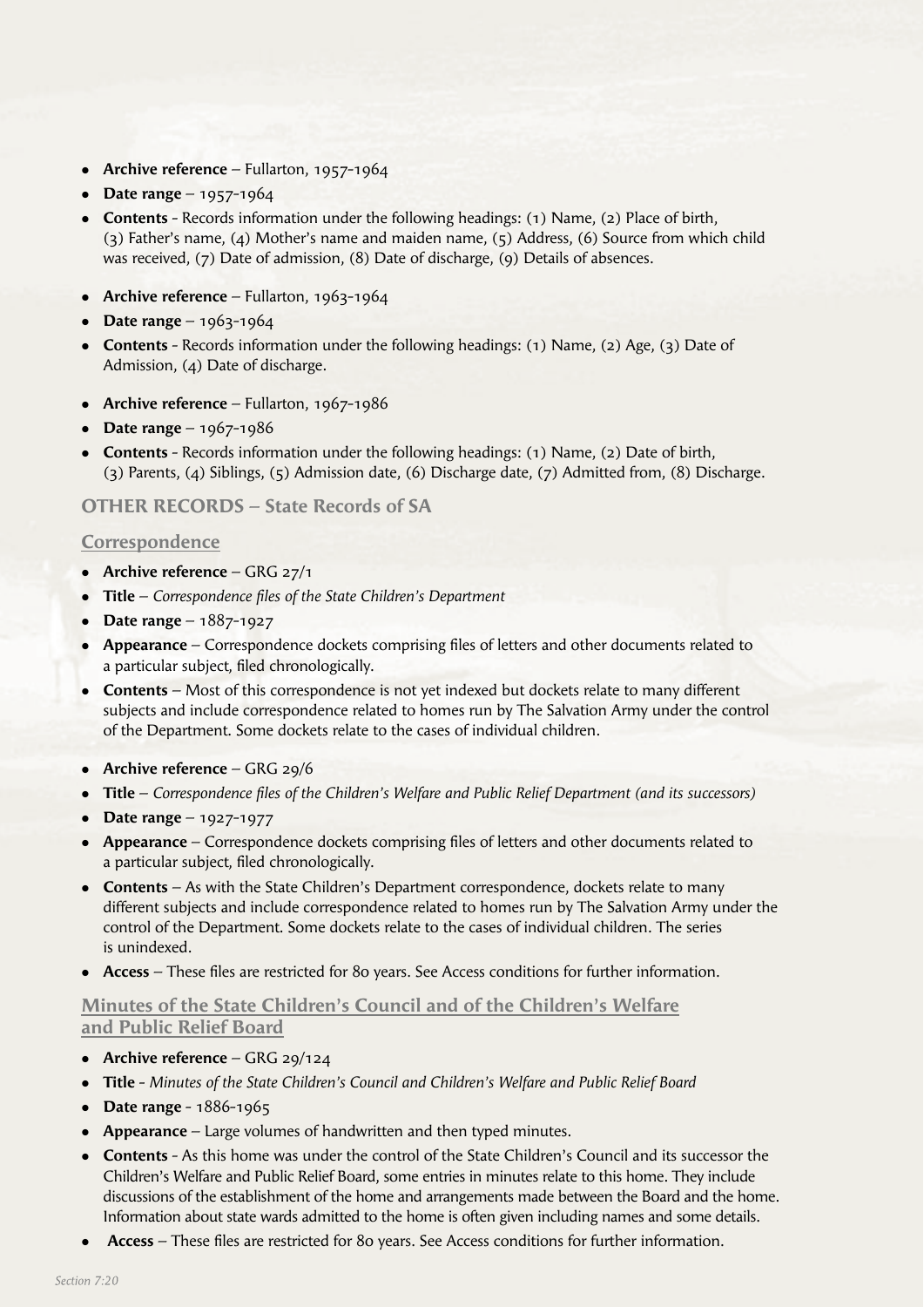# **State ward index cards**

- **Archive reference** GRS 4472
- <sup>l</sup> **Title** *State Ward Index Cards*
- **•** Date range 1900-1992
- **Appearance** Large system cards filed alphabetically.
- <sup>l</sup> **Contents** Front of card, across top (1) Name, (2) Number, (3) Age, (4) Date of birth, (5) Late place of residence, (6) Religion, (7) Parentage, (8) Court of Committal, (9) Reason for admission, (10) Date of admission. Columns follow with (11) Date, (12) Readmitted, (13) Date of leaving, (14) Wages, (15) Where gone to. Back of card columns (1) Date of visit, (2) Result, (3) Date of visit, (4) Result, (5) Date of visit, (6) Result, (7) Date of school report, (8) Remarks. Only dates in Date column and an initial in Result column.
- **Notes on contents** Final entry across card in red ink if released or over-age. Some cards more detailed than others. Cards may provide information about transfers to and from the Probationary School. Cards often provide references to other correspondence or personal files.
- **Access** Restricted 80 years

**OTHER RECORDS – The Salvation Army Australia Southern Territory Territorial Archives and Museum, Melbourne**

## **Social files**

- **Archive reference** Not available due to archive reorganisation
- <sup>l</sup> **Title** *Fullarton Girls Home & Child Care (SA)*
- **Contents** Folder of general historical information.

**OTHER RECORDS - Salvation Army Heritage Centre, Archives and Museum, SA**

The Archives holds a few miscellaneous advertising brochures relating to the Girls Home as well as a small number of The Salvation Army Social Services Annual Reports which include information about the home.

**PHOTOGRAPHS - The Salvation Army Australia Southern Territory Territorial Archives and Museum, Melbourne**

- **Archive reference** Boxes 66 and 70
- **Title** *Fullarton Girls Home, South Australia*
- **•** Date range  $1900-1980s$
- **Contents** Collection of photos spanning entire period of home's operation. Includes group shots of girls and photos of children at play, dated mainly early 1900s and 1950s. Also photographs of children in front of home buildings.

# **PERIODICALS - The Salvation Army Australia Southern Territory Territorial Archives and Museum, Melbourne**

The Archives has an electronic database index to articles in The Salvation Army magazine, *War Cry.* A large number of articles relating to the Fullarton Girls/Children's Home appear. They concern historical background, general activities of girls, staff movements and education of children. Articles often include photographs. One article dated 11/2/1939 refers specifically to training of Aboriginal children.

## **BOOKS**

Lt-Col John C Kirkham, *Southern Soup-Soap-Salvation, a compendium of Salvation Army Social Services in the Australian Southern Territory* (The Salvation Army Australia Southern Territory Territorial Archives and Museum, 2003).

Hedley Steer, Social Salvation, *Early development of the Social Wing of The Salvation Army, Adelaide*  (The Salvation Army Adelaide).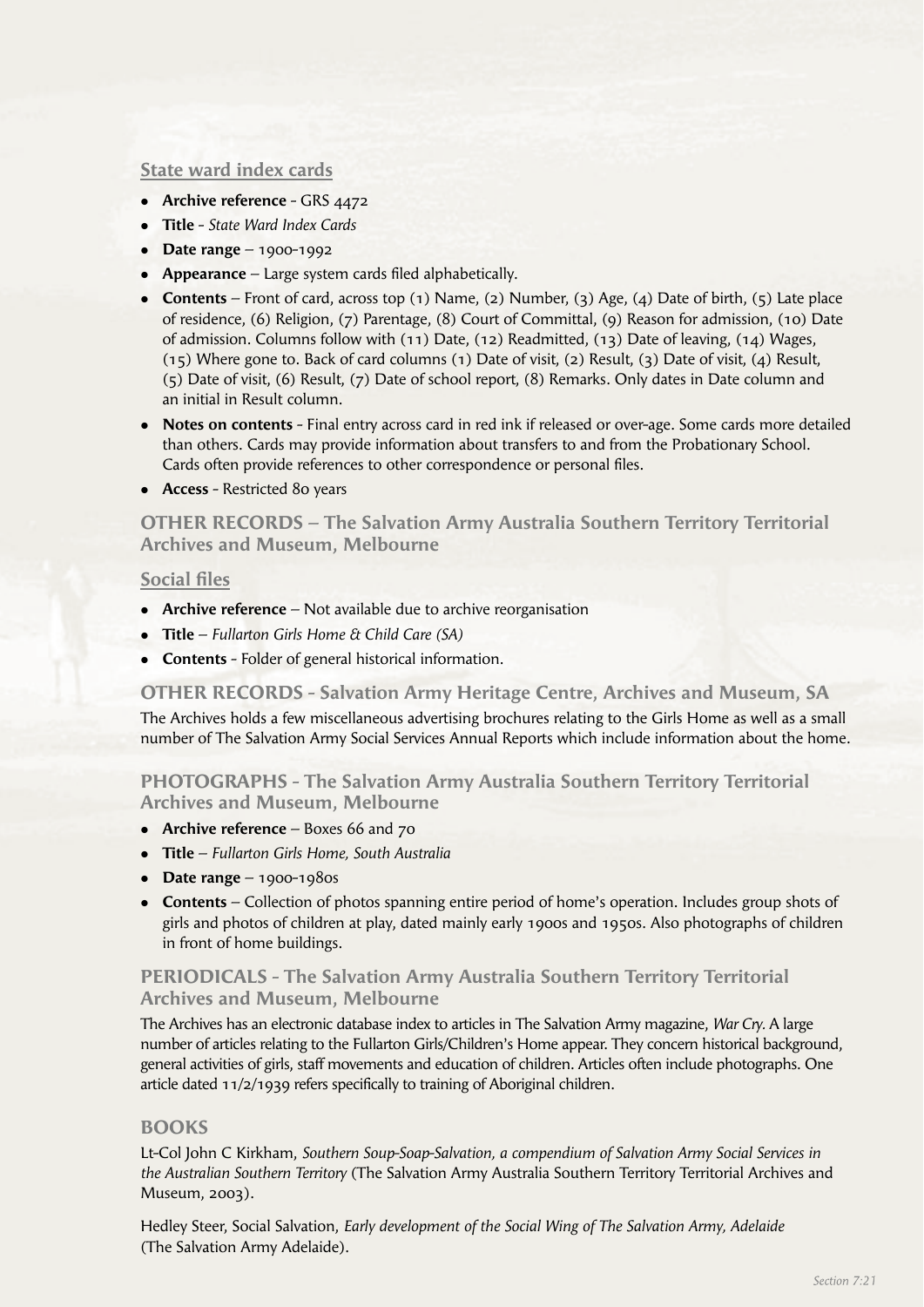Sutherland Lodge Young Women's Hostel

*The Army, ever alert to checkmate evil, has realised the temptations to which a young woman may be subjected when she leaves a country home to take industrial employment in the city. When a girl has to pay board and lodgings, clothe herself and enjoy amusement she frequently finds the tax on her financial resources more than if she could live at home. Therefore the Salvation Army have provided a hostel where home comforts can be obtained at reasonable cost, where the home atmosphere sheds its influence upon the girls* who take up residence there, and where the spiritual needs will receive proper attention. Such a place cannot *but work for the good of a big city,*

*'The Chronicle', Adelaide, 11 March 1922*

#### *GENERAL INFORMATION*

**Years of operation:** 1922-1988 **Also known as:** The Salvation Army Angas Street Young Women's Hostel **Run by:** The Salvation Army **Address:** Angas Street, Adelaide

#### *HISTORY*

This hostel was specifically built as accommodation for young country girls moving to the City to take up employment. It was named after Captain Sutherland, the first officer in charge of The Salvation Army's work in Adelaide. During the early 1970s demand for accommodation decreased. However The Army continued to run the hostel as accommodation for visitors to Adelaide and for students. The hostel closed in 1988 and the building was sold.

*Drawn from Lt-Col John C Kirkham 2003, 'Southern Soup-Soap-Salvation, a compendium of Salvation Army Social Services in the Australian Southern Territory' (The Salvation Army Australia Southern Territory Territorial Archives and Museum)*

*THE RECORDS*

Records not yet located.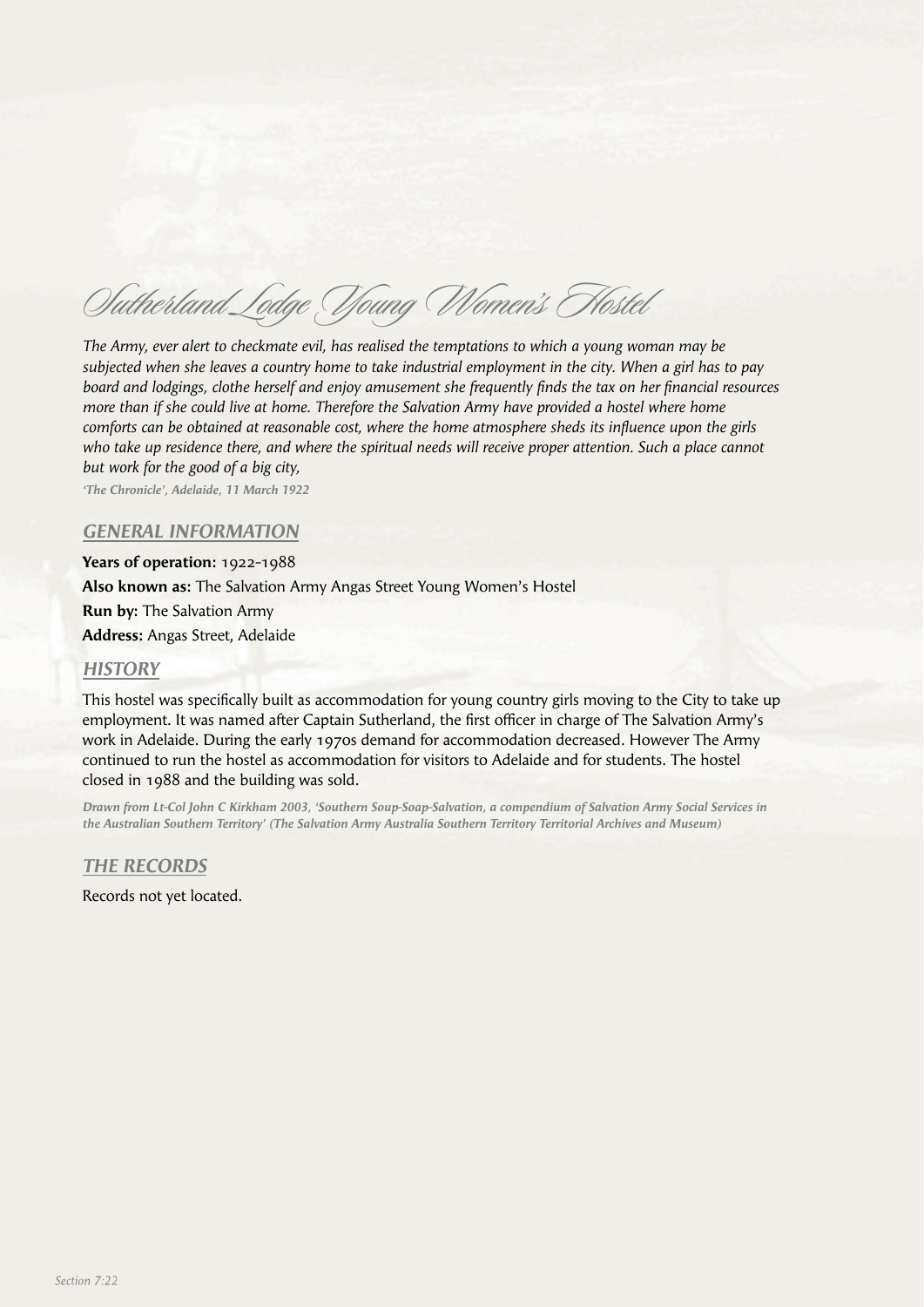# *ACCESS TO RECORDS OF HOMES RUN BY THE SALVATION ARMY*

# **TERRITORIAL SOCIAL PROGRAMME BRANCH OF THE SALVATION ARMY, MONT ALBERT, VICTORIA.**

#### **Access conditions**

Persons requesting their records from The Salvation Army will need to write to the Territorial Social Programme Secretary and include proof of identity in the form of copies of their birth certificate and driver's licence. A covering letter should provide as much information regarding family history as possible, i.e. mother's maiden names, father's name, any siblings, time spent in the home etc. Please note that The Salvation Army has a policy of not conducting post adoption searches.

**Contact:** The Territorial Social Programme Secretary The Salvation Army Australia Southern Territorial Headquarters Locked Bag 1, Mont Albert Victoria 3127 **Telephone:** (03) 9896 6000 **Fax:** (03) 9899 2339

# **THE SALVATION ARMY AUSTRALIA SOUTHERN TERRITORY TERRITORIAL ARCHIVES AND MUSEUM, MELBOURNE, VICTORIA**

#### **Access Conditions**

Public access within the guidelines of privacy legislation and restrictions by donors of material. Some material may be considered by the Archivist to be too frail for accession. No client or financial records are held.

**Contact:** The Territorial Archivist

The Salvation Army Territorial Archives and Museum

PO Box 18137, Collins Street East Melbourne Victoria 8003

**Telephone:** (03) 9639 3618 **Fax:** (03) 9650 1407

**Email:** lindsay\_cox@aus.salvationarmy.org

**Location:** 69 Bourke Street, Melbourne Victoria 3000

**Opening Hours:** 9 am - 4 pm Tuesday - Friday or by appointment

Fees: No charge is made for visits and basic enquiries. A flat fee of \$20 is made for research by staff. Charges apply for photocopying.

# **THE SALVATION ARMY HERITAGE CENTRE, ARCHIVES AND MUSEUM, NAILSWORTH, SOUTH AUSTRALIA**

#### **Access conditions**

Please contact the Centre for information regarding access conditions.

**Contact:** The Director, The Salvation Army Heritage Centre, Archives and Museum

2a Burwood Avenue, Nailsworth SA 5083

**Telephone:** (08) 8342 2545 **Mobile:** 0409 091 276

**Opening hours:** Monday, Tuesday and Wednesday, 9am-2pm or by appointment.

**Fees:** No charge is made for research. Charges apply for photocopying.